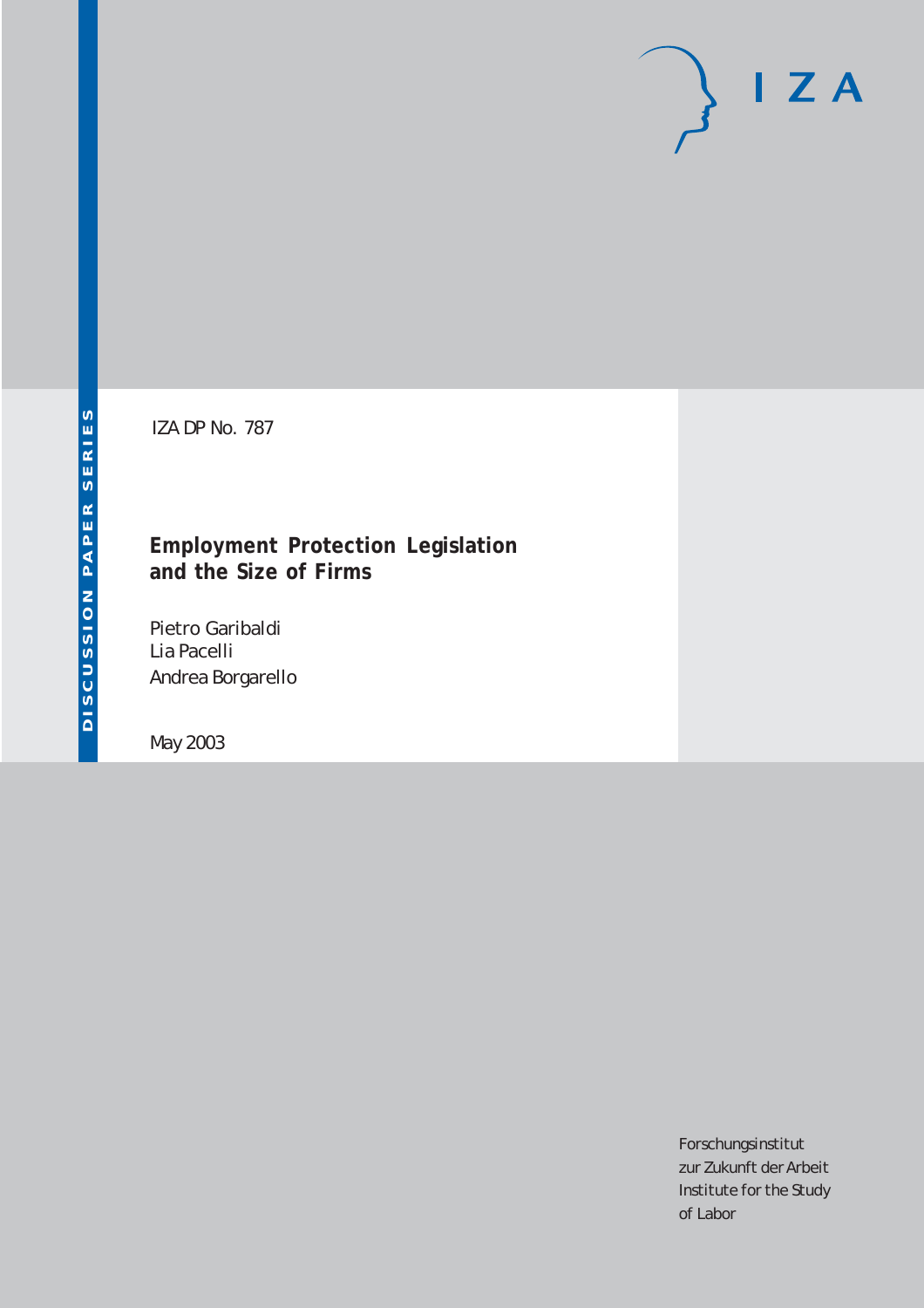# **Employment Protection Legislation and the Size of Firms**

## **Pietro Garibaldi**

*Bocconi University, CEPR, fRDB and IZA Bonn* 

## **Lia Pacelli**

*University of Turin and LABORatorio R. Rivelli*

## **Andrea Borgarello**

*LABORatorio R. Rivelli* 

## Discussion Paper No. 787 May 2003

IZA

P.O. Box 7240 D-53072 Bonn Germany

Tel.: +49-228-3894-0 Fax: +49-228-3894-210 Email: [iza@iza.org](mailto:iza@iza.org)

This Discussion Paper is issued within the framework of IZA's research area *Welfare State and Labor Market.* Any opinions expressed here are those of the author(s) and not those of the institute. Research disseminated by IZA may include views on policy, but the institute itself takes no institutional policy positions.

The Institute for the Study of Labor (IZA) in Bonn is a local and virtual international research center and a place of communication between science, politics and business. IZA is an independent, nonprofit limited liability company (Gesellschaft mit beschränkter Haftung) supported by the Deutsche Post AG. The center is associated with the University of Bonn and offers a stimulating research environment through its research networks, research support, and visitors and doctoral programs. IZA engages in (i) original and internationally competitive research in all fields of labor economics, (ii) development of policy concepts, and (iii) dissemination of research results and concepts to the interested public. The current research program deals with (1) mobility and flexibility of labor, (2) internationalization of labor markets, (3) welfare state and labor market, (4) labor markets in transition countries, (5) the future of labor, (6) evaluation of labor market policies and projects and (7) general labor economics.

IZA Discussion Papers often represent preliminary work and are circulated to encourage discussion. Citation of such a paper should account for its provisional character. A revised version may be available on the IZA website ([www.iza.org](http://www.iza.org/)) or directly from the author.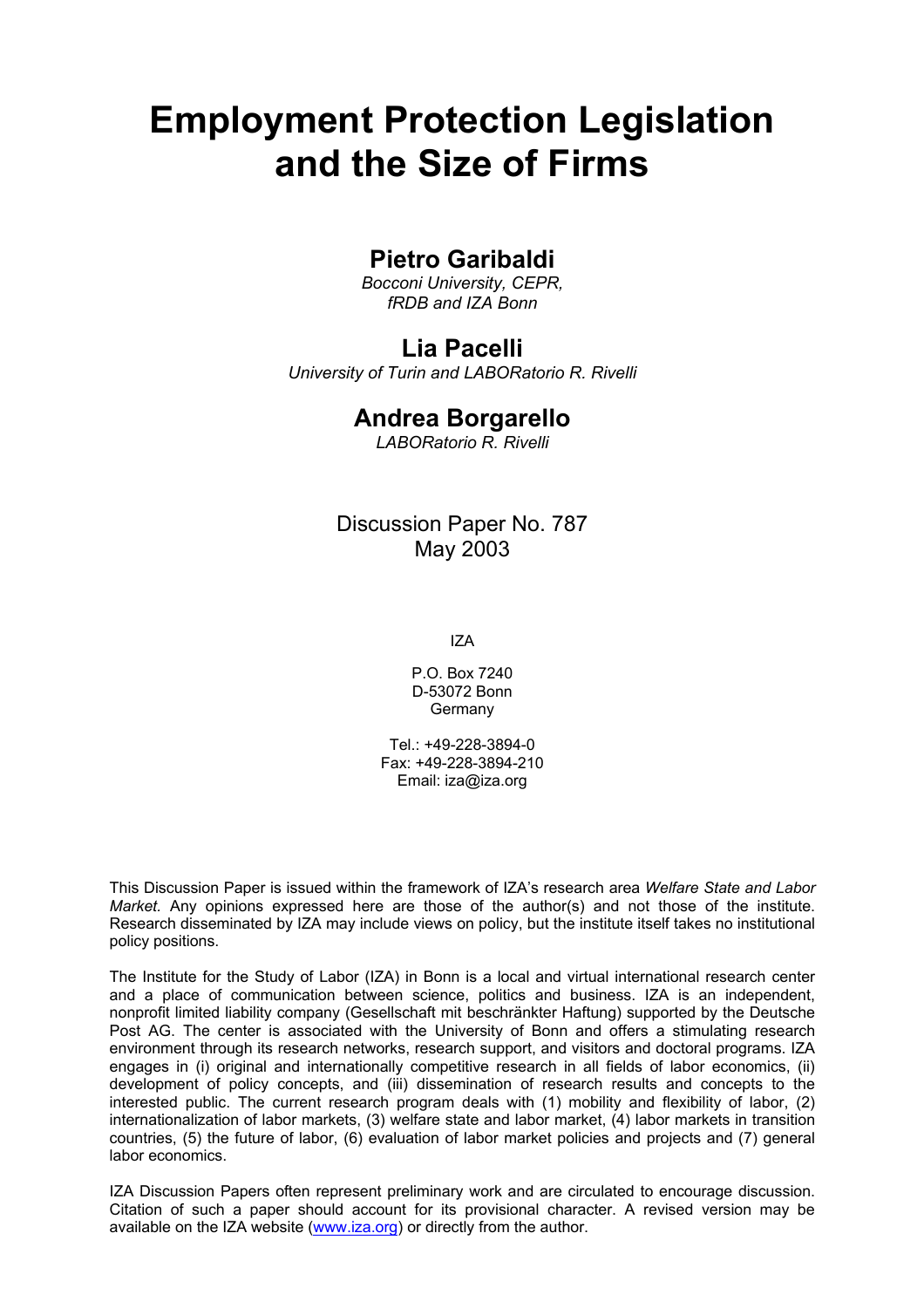IZA Discussion Paper No. 787 May 2003

## **ABSTRACT**

## **Employment Protection Legislation and the Size of Firms**[∗](#page-2-0)

The existing literature ignores the fact that in most European countries the strictness of Employment Protection Legislation (EPL) varies across the firm size distribution. In Italy firms are obliged to rehire an unfairly dismissed worker only if they employ more than 15 employees. Theoretically, the paper solves a baseline model of EPL with threshold effects, and shows that firms close to the threshold are characterized by an increase in inaction and by a reluctance to grow. Empirically, the paper estimates transition probability matrices on firm level employment using a longitudinal data set based on Italian Social Security (INPS) records, and finds two results. First, firms close to the 15 employees threshold experience an increase in persistence of 1.5 percent with respect to a baseline statistical model. Second, firms with 15 employees are more likely to move backward than upward. Finally, the paper tests the effect of a 1990 reform which tightened the regulation on individual dismissal only for small firms. It finds that the persistence of small firms relative to large firms increased significantly. Overall, these threshold effects are significant and robust, but quantitatively small.

JEL Classification: J4

Keywords: employment protection legislation, firm size

Corresponding author:

 $\overline{a}$ 

Pietro Garibaldi Bocconi University Istituto Economia Politica Via Sarfatti 25 20136 Milano Italy Tel.: +39 2 5836 5422 Fax: +39 2 5836 3309 Email: [pietro.garibaldi@uni-bocconi.it](mailto:pietro.garibaldi@uni-bocconi.it)

<span id="page-2-0"></span><sup>∗</sup> We thank Riccardo Faini, Paolo Sestito, Bruno Contini, Giuseppe Bertola, Tito Boeri, Marco Leonardi, and seminar participants at the Italian Treasury Minister, LABORatorio R.Revelli, Bocconi University, Tilburg, CEPR Workshop on Dynamic Approach to European Unemployment in Berlin for various comments and suggestions. A special thank to Tullio Jappelli (editor) and to an anonymous referee.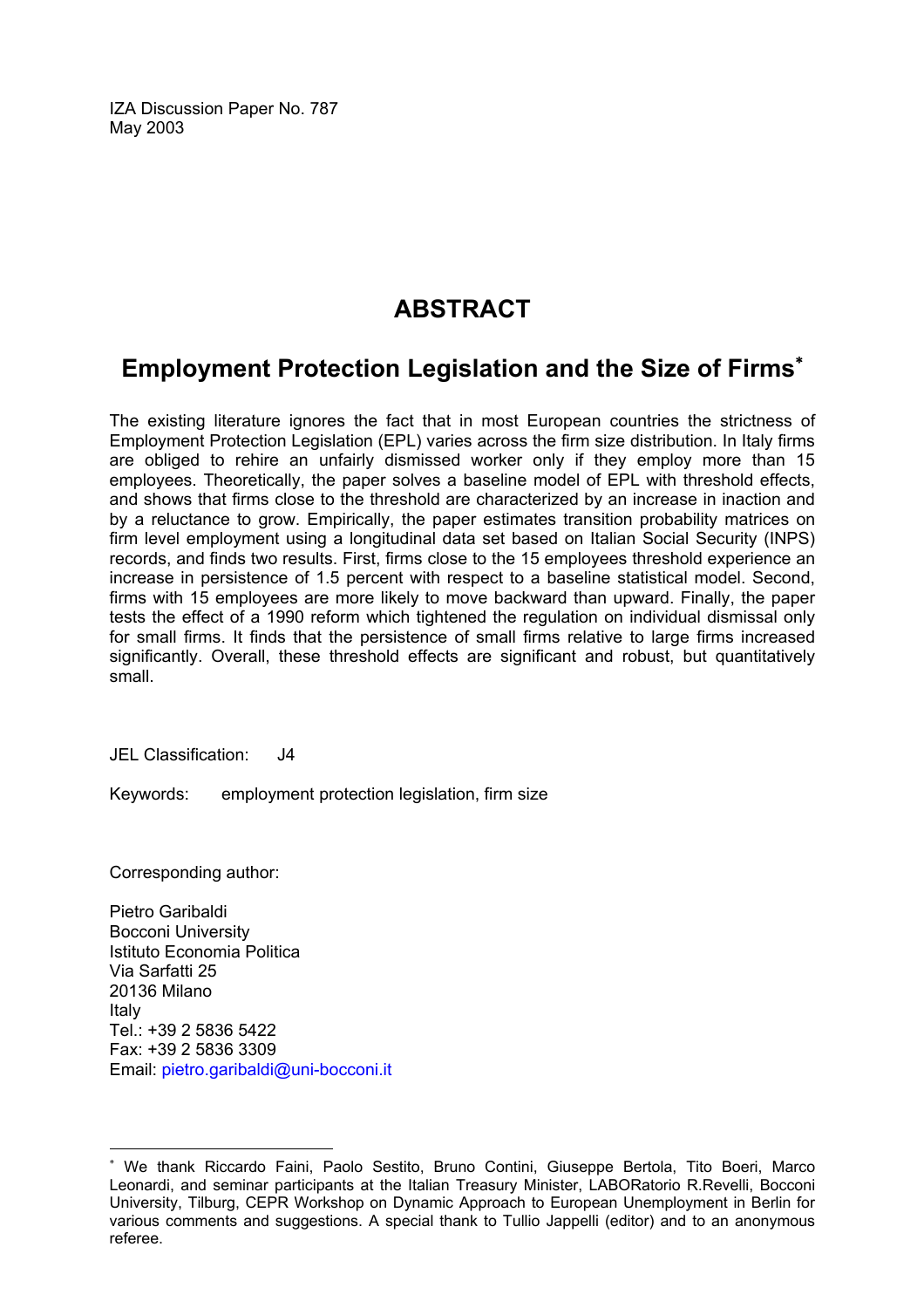#### **1. Introduction**

Over the last decade, Employment Protection Legislation (EPL) has attracted a large interest among labour economists and policy makers. The accumulated empirical evidence and theoretical analysis has greatly improved the overall understanding of the effects of EPL on the aggregate labour markets. The main empirical regularities are as follows. EPL reduces unemployment inflows and outflows, but it has ambiguous effects on aggregate employment stocks. In addition, EPL has important effects on the composition of employment, since countries with stricter EPL are associated with higher youth unemployment and larger self employment. These empirical regularities, recently surveyed by the OECD (1999), are broadly in line with the existing theoretical models, who treat EPL as a tax on labour shedding (Bentolila - Bertola, 1990, and Bertola, 1999).

 Most of the traditional empirical literature works with macroeconomic data, and analyses the effects of EPL on aggregate labour markets flows and stocks. More recently, different scholars have used individual and firm level data for analysing the effects of various EPL reforms. Acemoglu - Angrist (2001) have studied the effects of the Employment Disability Act, while Kugler (1999) has studied the effect of the EPL reform in Colombia. Further, Blanchard - Portugal (2001) have compared the labour market dynamics of U.S. and Portugal, and have found that despite their similar unemployment level, Portugal experiences much lower worker flows in and out of unemployment.

Despite the growing number of studies on EPL based on individual and firm level data, little or no attention has been devoted to the effect of EPL on the size distribution of firms, and on the behaviour of firms of different size. This is surprising, since in most European countries the existing legislation varies across firms of different size. The case of Italy stands out in this respect. In the existing legislation firms with more than 15 employees are obliged to rehire the dismissed employee when a judge rules the dismissal unfair. Small firms, by contrast, are only obliged to compensate the dismissed worker with a monetary transfer. In the Italian context, the 15 employees threshold is certainly relevant, since it leaves below about 30% of the employees and more than 80% of private firms. Indeed, small firms are quantitatively more important in Italy relatively to other OECD economies, as was recently shown by Bartelsman et al. (2001).

This paper studies theoretically and empirically the effects of such EPL thresholds on employment dynamics. Theoretically, the paper solves a baseline model of EPL with threshold effects, and shows that firms close to the threshold are characterized by an increase in inaction and by a reluctance to grow. This implies that average employment is affected by size contingent EPL under conditions that would make it independent of uniform EPL provisions. This result is new, and it is due to the flexibility induced by size contingent EPL. Specifically, profit maximizing firms *below* the threshold face a trade-off between dynamic efficiency (the possibility of adjusting their size in response to future shocks) and average long-run size (the possibility of growing beyond the threshold). Our model shows that there exists a well defined mass of firms that solve such trade-off in favour of dynamic efficiency, and optimally choose not to cross the threshold. Such trade-off does not arise in a world with uniform EPL provision, when firms are forced to solve the same trade-off in terms of a larger average long-run size. As a result, average employment is larger under uniform EPL than under size contingent EPL, even though profits and allocative efficiency are larger in the latter scenario.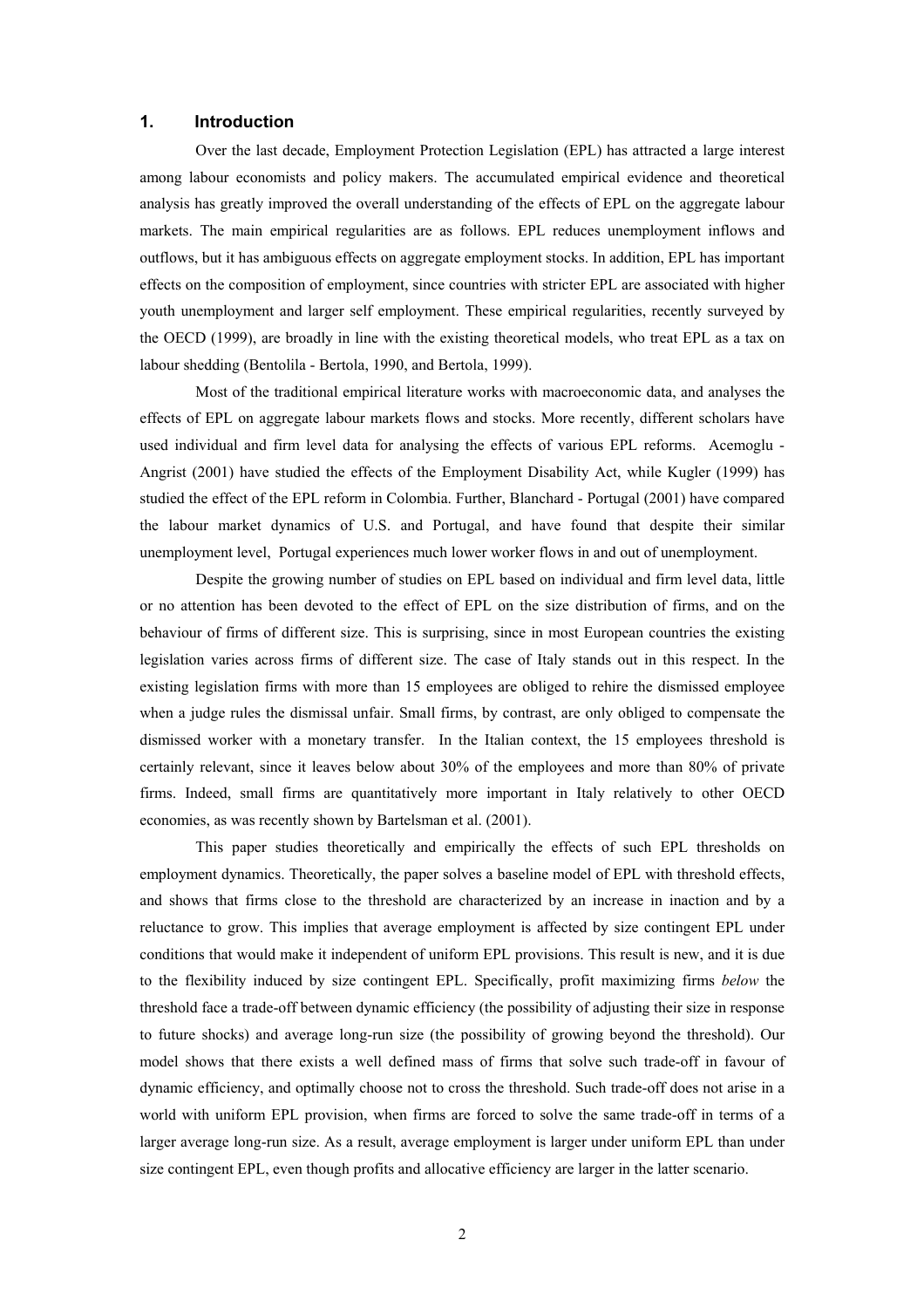Empirically, the paper uses firm level data drawn from the Italian Social Security (INPS) Archives, and studies whether the existence of the 15 employees threshold modifies employment dynamics, and whether firms' inaction vis-à-vis employment increases close to the 15 employees threshold, as our theoretical model predicts. The paper finds a significant, albeit quantitatively small, threshold effect. Specifically, the paper estimates transition probability matrices for a sample of some 30,000 Italian firms between 1987 and 1996. While the probability of inaction decreases markedly with firm size, it experiences a significant spike in the region below the threshold. Indeed, the paper finds that firms employing 14 and 15 employees have a probability of inaction that is 1.5 percent higher than what different non linear statistical models would predict. Similarly, the difference between the probability of moving down and moving up by one position falls slightly with firm size, but it features a 1.6 percent spike around the 15 employees threshold. Finally, the paper estimates the effect of a 1990 reform which tightened EPL on small firms. Although this is not a natural experiment, because also the legislation referred to the control group changed, the paper finds that the persistence of small firms relatively to large firms increased significantly after 1990.

The paper proceeds as follows. Section 2 looks at the existing legislation, and describes the labour market institutions that apply only to firms of certain size, with particular emphasis on the EPL differential. Section 3 presents a toy model of EPL with threshold effects, and derives two empirical predictions. Section 4 describes the dataset used in the empirical analysis, and presents the methodological approach pursued in the paper. Section 5 presents the results in terms of firm level persistence and firm level probability of increasing and decreasing by one position. Section 6 looks at the 1990 EPL reform which increased firing costs for small firms relatively to large firms. Section 7 summarizes and concludes.

## **2. Employment Protection Legislation and Firm Size: The Italian Institutional Setting.**

Within the Italian Institutional settings, there are five types of regulations that depend on firm's size<sup>1</sup>. The institutional areas involved are the following: employment protection legislation, mandatory quotas on hiring, firm level rights to organize union related institutions, firms safety standards and collective dismissals rules. The existence of rules and constraints to be applied only to larger firms can potentially affect firms' size, can push firms to enter in markets in which the optimal long-run position is below the thresholds, and can affect the geographical location of firms and establishments.

The most important institutional constraint is linked to the individual dismissal procedures, as legislated in the *Article 18* of the labour code. Within the Italian institutional setting, individual dismissals must be justified by a just cause rule, and workers have the right to appeal firm initiated dismissals<sup>2</sup>. Whenever a judge rules the dismissal unfair, workers are entitled to a compensation that

 $1$  See also Baffi – Baffi (1999).

 $2$  Here we refer to objective just cause (economic reasons). Subjective just causes (as misconduct) are linked to worker behaviour, and are not the object of our theoretical analysis. In practice, however, it is only a judge ruling that defines a specific situation as subjective or objective.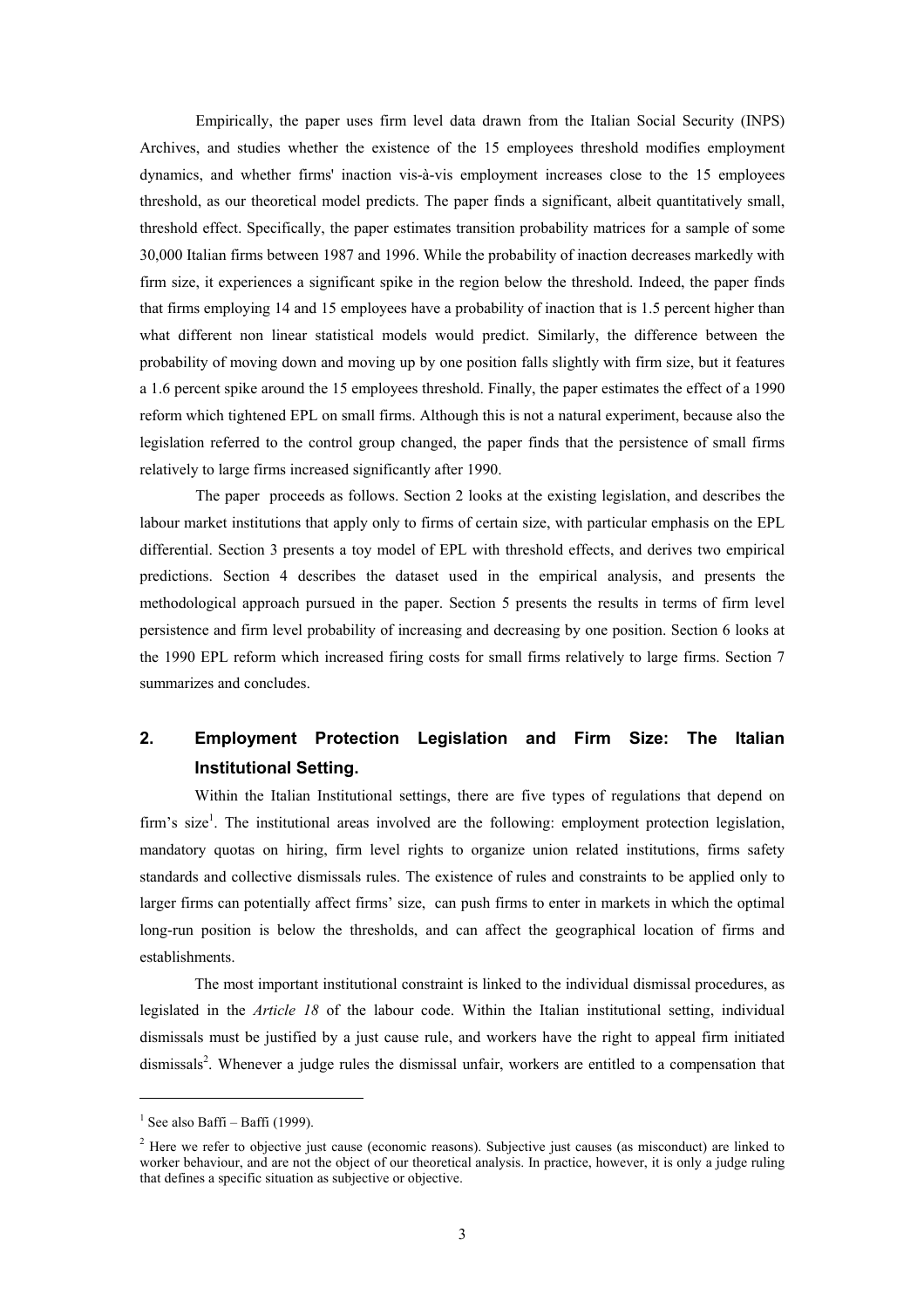depends crucially on firm size. Firms employing less than *15 employees* must compensate the unlawfully dismissed workers and pay a severance payment that varies between a minimum of 2.5 and a maximum of 6 months (*tutela obbligatoria*). Conversely, firms employing more than 15 workers must compensate the worker for the foregone wages from the date of the dismissal, and are also obliged to rehire the worker (*Article 18, tutela reale*). 3 If the worker does not exercise the option to be reinstated, he or she can receive a severance payment of 15 months. Even though the large majority of dismissals does not go to court and is settled through pre-trial agreements, the threat of reinstatement is always present, and it is the relevant constraint whose effects we analyse.

It is also important to stress how the labour code computes the 15 employees threshold relevant for *Article 18, tutela reale*. First of all, the 15 employees refer to establishments rather than to firms, and to different establishments as long as they are located within the same city. In addition, the 15 employees refer to the date in which the firing was intimated, which can be ahead of the actual separation date. Further, apprentices and temporary workers below nine months should not be computed. Conversely, part-time workers should be included in proportion on to their actual time, and all other temporary contracts should be counted. Finally, any form of employment which does not classify as dependent employment (interim workers, full-time and part-time consultants) should not be included in the labour code based definition of employment. These measurement issues are relevant in the empirical strategy discussed in Section 4.

Notice that there are other relevant constraints that apply above a given threshold<sup>4</sup>. Firms employing more than 10 workers, are obliged to hire disadvantaged workers, which refer to officially registered long term unemployed. Further, as of 1999, firms employing more than 15 workers must employ disabled workers.<sup>5</sup> Further, rules of the labour code linked to union related activity applies only to firms employing more than 15 employees. Such norms entitle workers to establish a firm level institution (*Rappresentanze Sindacali Aziendali*) that has the right to call general meetings, establish referendum, and post union related poster within the establishments. Also, firms with more than 15 employees have the right to vote for a worker representative for safety related issues. Finally, since 1991 collective dismissals procedures are in place above the 15 employees threshold. This procedure requires a credible risk of bankruptcy and requires the dismissal of at least 5 employees<sup>6</sup>; it implies (long) negotiations with the union but does not generate further firing costs (or reinstatement risks) when implemented.

<sup>&</sup>lt;sup>3</sup> Notice that this case is different from discriminatory dismissals (based on race, gender, political opinions for example), where reinstatement is automatic and independent of firm size.

<sup>&</sup>lt;sup>4</sup> These thresholds are computed according to rules that are somehow different from those relevant for Article 18 detailed above.

 $5$  As we discuss in section 4, our dataset refers to the period 1987-1996, so those mandatory rules on disabled workers are not binding in our time period.

<sup>&</sup>lt;sup>6</sup> Firms undergoing temporary crisis may access supplementation schemes instead of firing part of their workforce; wages are temporarily paid by supplementation funds and the employment spell in not broken.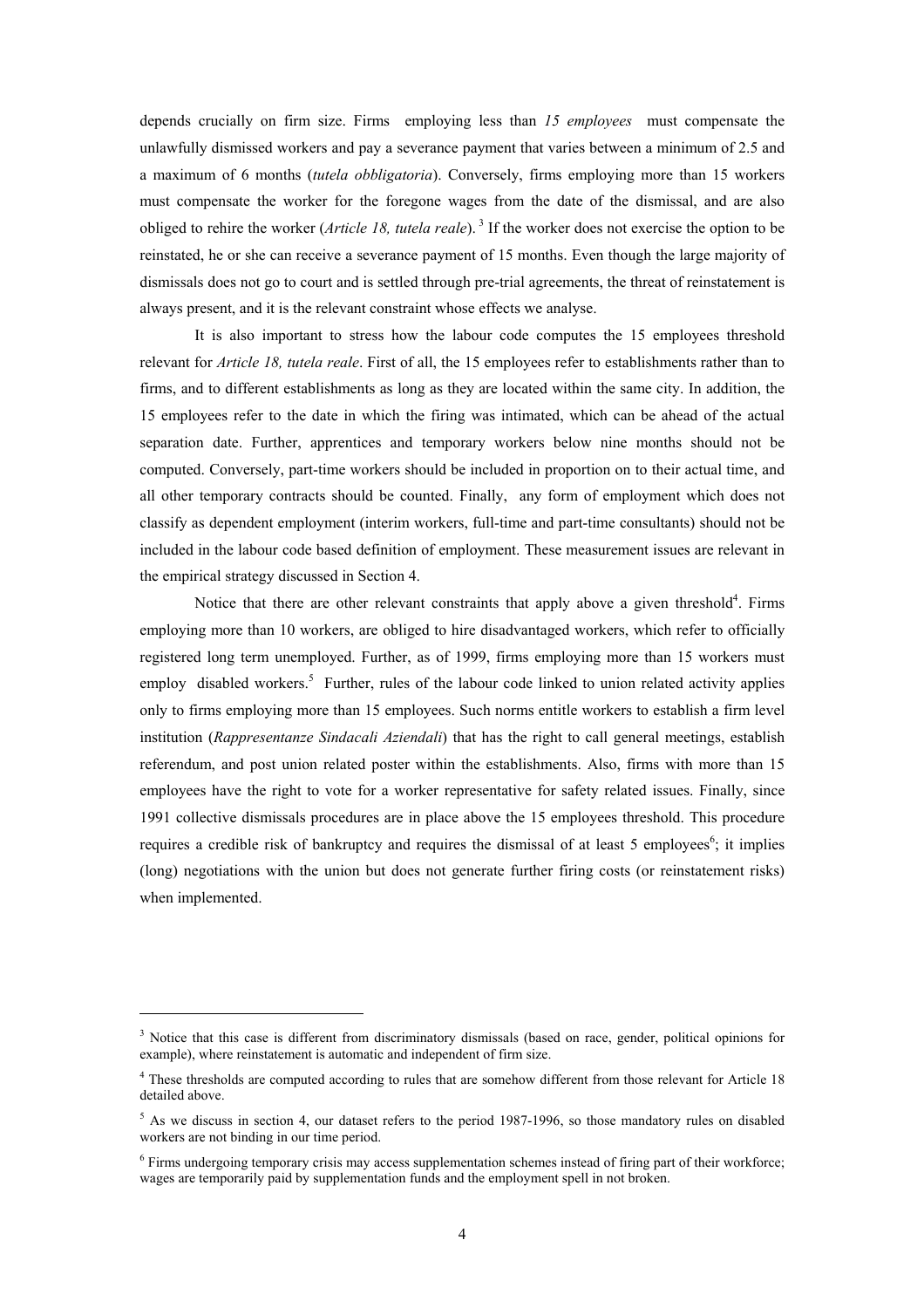#### **3. A Toy Model of EPL with Threshold Effects**

EPL is traditionally modelled as a firing tax on labour shedding, and the original theoretical framework is the dynamic labour demand under uncertainty. Bentolila - Bertola (1990) characterize the optimal employment strategy of a monopolistic firm subject to idiosyncratic shocks and firing costs, holding wages fixed. Most of this literature takes EPL as given, and looks at the employment effect of different degrees of job security provisions. A very simple exposition of the Bertola-Bentolila model is the one of Schivardi (2000). To the best of our knowledge, there are no explicit models that derive employment predictions when EPL is binding only for firms larger than a given size. In this section, we build on the work of Schivardi (2000) and Bertola (1999), and introduce threshold effects in a toy model of labour demand. This section proceeds as follows. First, we solve for the efficient allocation, next we show the properties of the model with an extreme form of EPL. Finally, we introduce threshold effects, and derive the main empirical predictions on firm level dynamics.

#### **3.1. The Set-Up of the Model**

We assume that there is a continuum of firms of mass 1*,* and that wages are exogenously fixed and equal to *w*. Each firm hires only labour and produces and sells a homogenous output with a convex production function  $y=f(\alpha, l)$ , where  $\alpha$  is a stochastic shifter of labor demand, *l* is the quantity of labour employed, and is a fixed-firm-specific parameter heterogeneous across firms. The shifter parameter  $\alpha$  is an index of business conditions at each firm. It can take two different values,  $\alpha = a_b$  in bad business conditions and  $\alpha =$  (with  $\alpha_b$ ) in good business conditions. Firms are subject to an *i.i.d.* idiosyncratic shock and in each period there is a probability *p* that business conditions are good and a probability (*1-p)* that business conditions are bad. The parameter differs across firms, and is distributed according to the distribution function  $F(x)=Prob($  =x ), where F is continuous with no point mass and defined over the support  $\Omega$  [a<sub>b</sub>,a<sup>max</sup><sub>g</sub>]. This implies that firms are identical when business conditions are idiosyncratically bad, while differ in their profit schedule when business conditions are good*.* Since firms differ only for their idiosyncratic parameter , in what follow we index firms simply by *.* Firms are dislocated in islands, there is no entry or exit and profits exist in good and bad times as long as  $a_b > w$ . In this respect, the analysis is left at the partial equilibrium level. The model is stationary and we do not need to explicitly keep track of the time index *t*, even when we introduce EPL. If the production function is quadratic in labour, firm's profit for a type- firm can be written as

$$
\Pi(\alpha, \varepsilon, l) = \alpha l - \frac{1}{2}l^2 - \nu l
$$

where

$$
\alpha = \begin{cases} a_b & \text{with probability } p \\ \varepsilon & \text{with probability } (1-p) \end{cases}
$$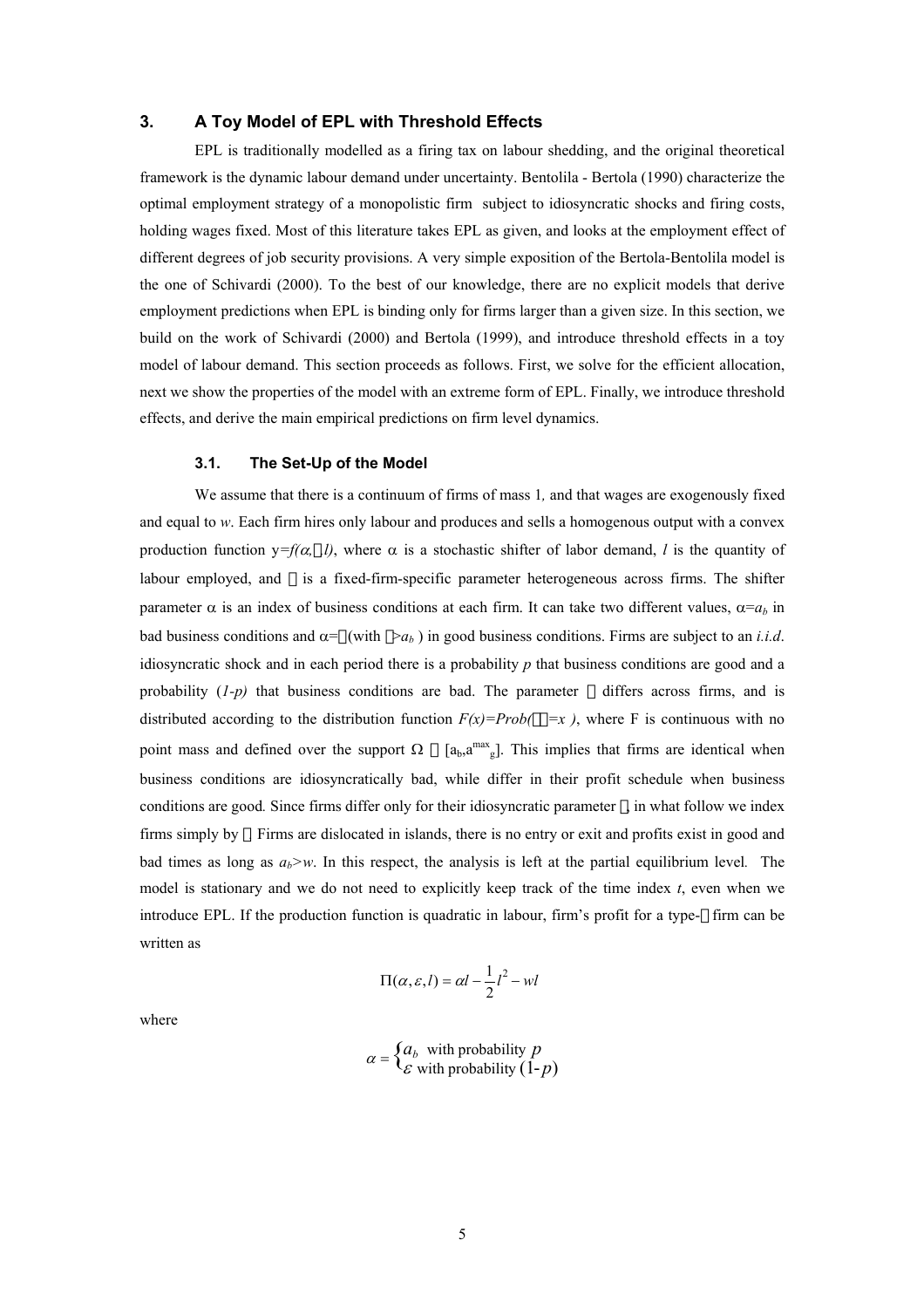#### **3.2. The Efficient Allocation**

Assume now that each type- firm can choose the optimal employment level after observing the realization of the shock  $\alpha$ , and assume that hiring and firing can take place at no cost. Firm optimal employment behaviour is obtained simply by maximizing profits in each period, so that the firm continuously set the marginal product equal to the wage, or

$$
l^*(\varepsilon) = \begin{cases} l_b = a_b - w & \text{if } \alpha = a_b \\ l_g(\varepsilon) = \varepsilon - w & \text{if } \alpha = \varepsilon. \end{cases}
$$

This implies that a type- firm, in steady state, spends a fraction *p* of its time in bad business conditions with  $l^* = l_b$  and a fraction  $(l-p)$  in good business conditions with  $l^* = l_g$  ), where the star symbol refers to the efficient allocation. In this situation firms shed all labour in excess of  $l<sub>b</sub>$  when business conditions turn bad and hire up to  $l_g$  = -w when business conditions turn good. Expected profits for a type- firm are

$$
E\Pi^{*}(\varepsilon) = \frac{p}{2}[a_b - w]^2 + \frac{(1-p)}{2}[\varepsilon - w]^2.
$$

Profits are obviously increasing in .

#### **3.3. The Rigid System**

Assume now that EPL is so strict that firing is impossible. A type- firm will then choose a level of employment that maximizes average profits, and will keep its employment constant at all time. In other words, a type- firm will choose a level of employment to maximize average expected profits

$$
\Pi^{R}(\varepsilon, l) = p(a_{b}l - \frac{1}{2}l^{2} - wl) + (1 - p)(\varepsilon l - \frac{1}{2}l^{2} - wl),
$$

where  $R(A)$  are the profits for a type- firm in the rigid system. If we indicate with  $I^R(A)$  the result of the maximization, its expression reads

$$
l^{R}(\varepsilon) = pa_{b} + (1 - p)\varepsilon - w.
$$

Confronting the rigid and the efficient allocation, an important implication immediately follows.

**Result 1**. *Average employment for a type- firm in the efficient and in the rigid allocation is identical.* The result is obtain by simple inspection of  $l^R( )$ , which can be written as  $l^R( )=p(a_b-w)+(l$  $p$ )( *-w*). But then  $l^R$ ( ) is the average level of employment of a type- firm in the efficient allocation. Further, profits are larger in the efficient allocation, as long as *p* is different from *0* and *1*. To obtain the latter result simply observe that profits in the rigid system are

$$
\Pi^{R}(\varepsilon) = \frac{1}{2} [p a_{b} + (1-p)\varepsilon - w]^{2}
$$

which is an expression that is always lower than  $E^*$  as long as  $p$  is strictly positive and less than one. In addition, one can also observe that firm employment in the rigid system is less volatile than in the efficient allocation, since firms never hire and fire. These results are the standard implications of the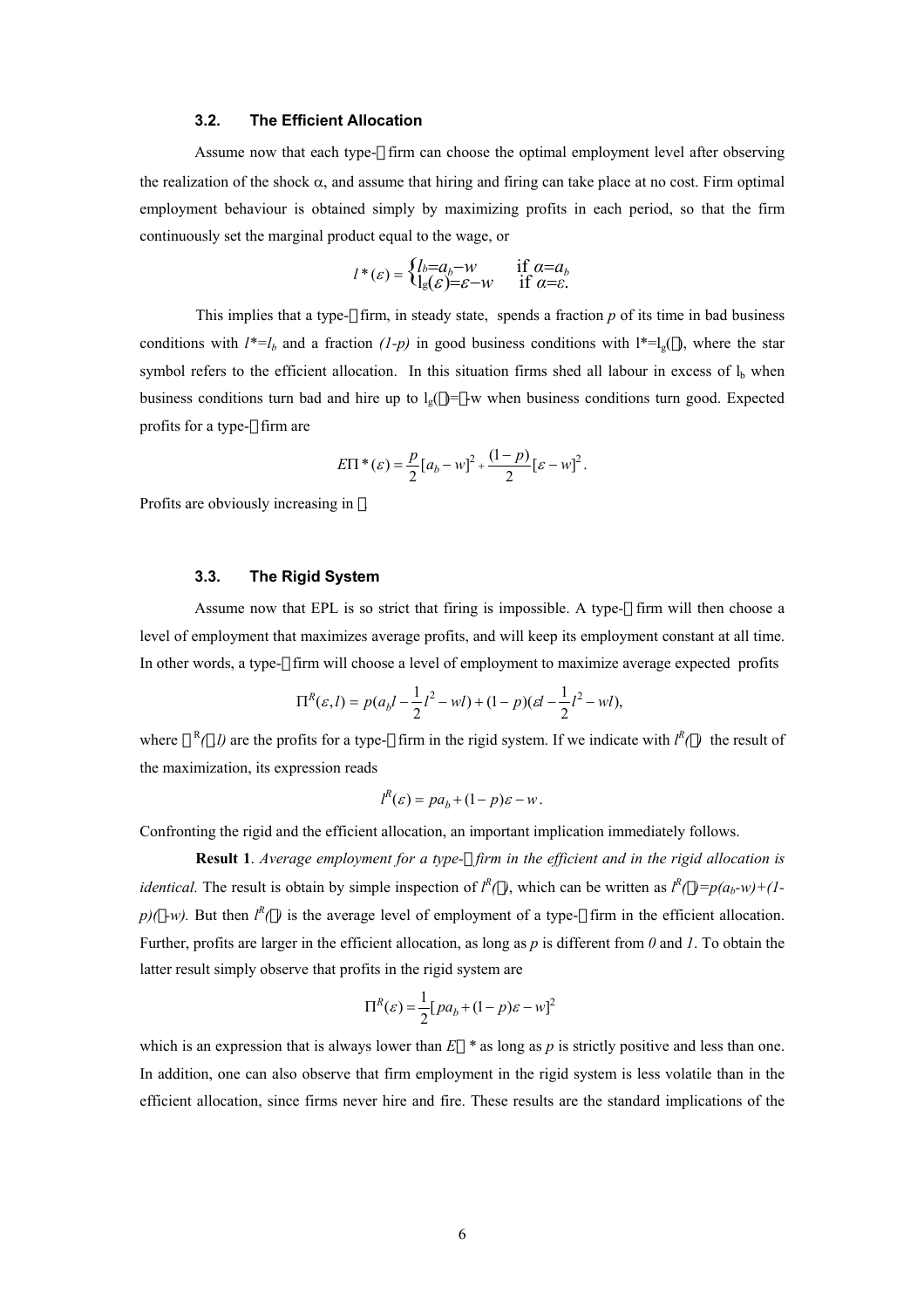EPL literature with fixed wages, and are just reported for introducing threshold effects, on which we turn next<sup>7</sup>.

#### **3.4. The Role of Threshold Effects**

Assume now that the rigid regime is enforced only for employment level larger than  $l^{thr}$ , where  $l^{thr}$  is an exogenous threshold specified by the legislation. The only restriction we impose is that  $l^{thr} > a_b$ *w*, otherwise the problem is not even interesting. In this setting, once a firm grows beyond the employment level  $l^{thr}$  firing becomes impossible, while it can take place at no cost for employment levels less or equal than  $l^{thr}$ . With threshold effects, some type- firms have the option to permanently fluctuate in the flexible fringe of the firm size distribution, or in the interval  $\prod_{b} l^{hr}$ , where  $\prod_{b}$  is the efficient level of employment when business conditions are bad. We label these type of firms as "scared firms", and their formal definition follows.

*Definition SCARED FIRM*: A *type- firm with efficient employment allocation in good business conditions larger than the threshold*  $(l_g($   $>)$ <sup> $l^{thr}$ </sup>) is scared when it employs  $l=l_b$  in bad business *conditions and*  $l = l^{thr}$  *in good business conditions.* Thus, a scared firm never passes the threshold, shed labour up to  $l_b$  when business conditions turn bad, and hire up to  $l^{thr}$  when business conditions are good, and features average employment level  $1^{SC} = pl_b + (1-p)l^{thr}$ . A scared firm follows a *stay-smallpolicy*, since in good times is reluctant to grow beyond the threshold. Expected profits of a scared firm are

$$
\Pi^{SC}(\varepsilon,l)=p(a_{b}l-\frac{1}{2}l^{2}-wl)+(1-p)(\varepsilon l-\frac{1}{2}l^{thr2}-wl^{thr})
$$

while its employment behaviour is

$$
l^{SC}(\varepsilon) = \begin{cases} l_b = a_b - w & \text{if } \alpha = a_b \\ l_g = l^{un} & \text{if } \alpha = \varepsilon \end{cases}
$$

so that the average level of profits is

 $\overline{a}$ 

$$
E\Pi^{SC}(\varepsilon) = \frac{1}{2} p(a_b - w)^2 + (1 - p)(\varepsilon l^{thr} - \frac{1}{2}l^{thr^2} - w l^{thr})
$$

With threshold effects, some firms have to choose between a rigid allocation and a stay small policy. In the former case they have an employment base larger than the threshold, they permanently employ  $l^R$ (*)*, and never fire. In the latter case, they permanently fluctuate inside the flexible fringe of the size distribution.

To complete our description, we need to characterize the conditions that insure that scared firms exist in equilibrium. In general, a type- firm will be scared and will follow a stay small policy as long as its average profit are higher than the average profits from the rigid system, or when  $E^{SC}(E) \ge E^{R}(E)$ . Among other things, this condition clearly depends on the specific value of the idiosyncratic parameter , as we show in our next result.

<sup>&</sup>lt;sup>7</sup> While the model holds wage fixed, the results of modelling EPL as a tax on labour shedding do not change in models with endogenous wage as long as EPL is modelled as a tax. See Garibaldi - Violante (2002).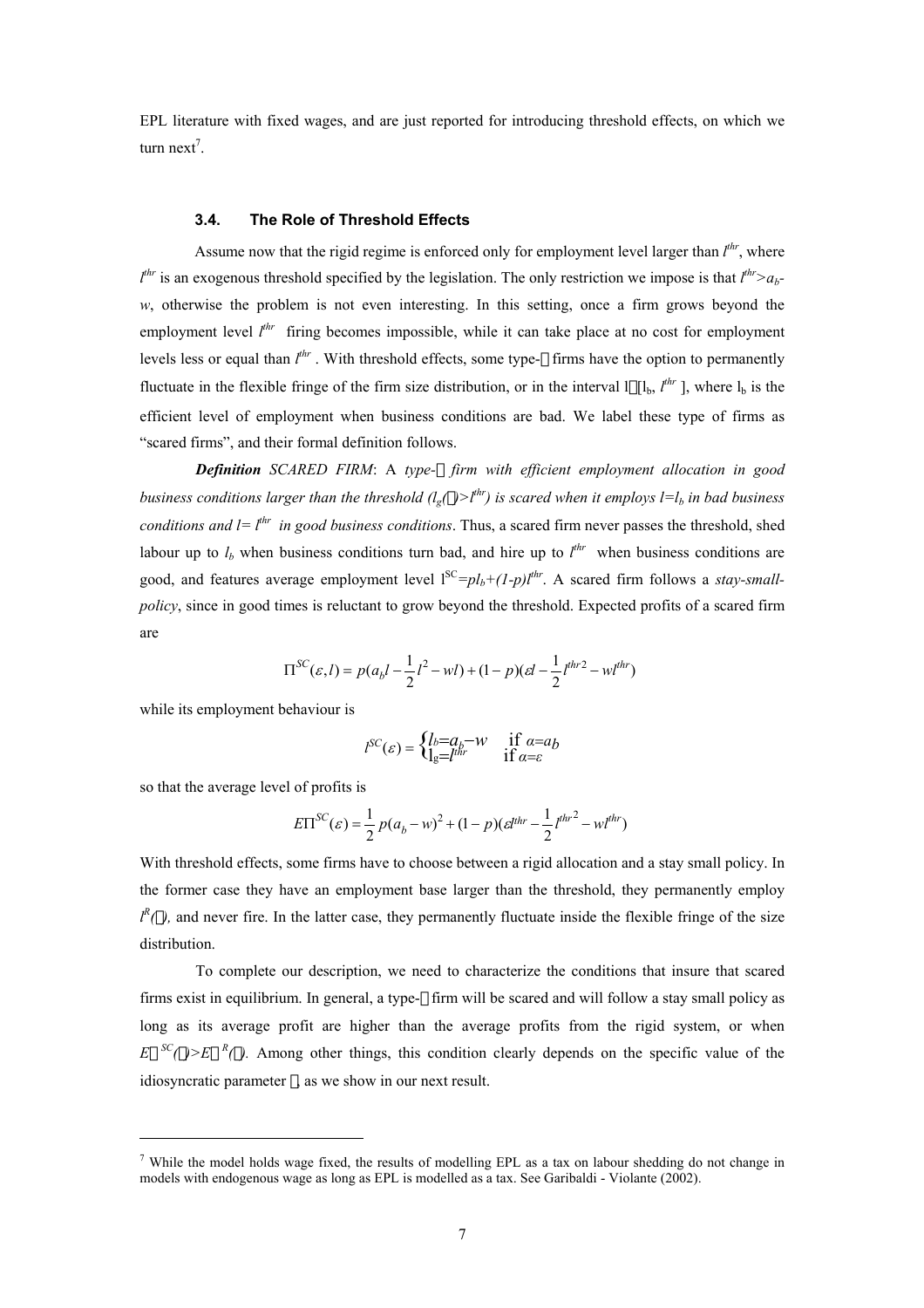**Result 2**. Firms in the interval  $\begin{bmatrix} * & * \end{bmatrix}$  are scared, where  $\begin{bmatrix} * & * \end{bmatrix}$  and  $\begin{bmatrix} * & * \end{bmatrix}$  is a positive *number larger than* \*. In light of this result, the firm size distribution is partitioned in three intervals. Firms with idiosyncratic component lower than \* are totally efficient and do not interact in any way with the threshold (their employment level in good times is lower than the threshold). Firms with idiosyncratic component in the interval [ \*, \*\*] are scared, and in good times bunch with employment  $l^{thr}$  = \*-w. Finally for idiosyncratic values of larger than \*\*, firms are rigid and hire  $l^R$  (*)*.

*Proof.* To prove this result one needs simply to introduce the function  $z() = {^{SC}()} - {^R}(')$ whose expression reads

$$
z(\varepsilon) = \frac{p}{2}(a_b - w)^2 + (1 - p)(\varepsilon^{thr} - \frac{1}{2}l^{thr^2} - w l^{thr}) - \frac{1}{2}[pa_b + (1 - p)\varepsilon - w]^2
$$

First note that the threshold is irrelevant for those firms for which  $l_g$  / $\lt l^{thr}$ , which is a condition that is satisfied as long as  $\langle * \rangle$ , with  $* = l^{thr} + w$ . Type- firms with idiosyncratic component below \* are totally efficient and do not interact in any way with the threshold.

Second, note that  $z'$  \*)= $\frac{1}{2}p(1-p)[a_b-w-1^{thr}]^2>0$  and that  $z'$  \*)>0 so that firms with > \* are certainly scared. To find the upper support of the interval  $[ * , * * ]$  one needs to solve the quadratic equation  $z( )=0$  whose largest root reads<sup>8</sup>

$$
\varepsilon^{**} = \frac{\varepsilon^* - \sqrt{p}a_b}{1 - \sqrt{p}}
$$

It is immediate to see that \*\*> \* strictly, so that all firms in the interval  $[$ \*. \*\*] are scared. Conversely, for  $>$  \*\*  $z($   $)$  < 0 and firms choose the rigid system.

An important result easily follows.

 $\overline{a}$ 

*Result 3. A type- firm that is scared has average employment level that is lower than the average employment level in the efficient allocation and in the fully rigid system.* 

 *Proof.* From Result 2 and from the definition of scared firms it follows immediately that  $l_g$ (  $\gg l^{thr}$  for all (\*, \*\*) where  $l_g$ (  $\gg$  *-w.* Since  $l^R$ (  $\gg$   $-l^SC$ (  $\gg$   $=$   $(l-p)$ [ - \*], it is obvious that all scared firms with  $\ell$ <sup>\*</sup>, \*\*] feature average employment that is lower than the average employment in the rigid system.

This result is important, since it shows that one of the standard predictions of traditional EPL models, namely result 1, does no longer hold when scared firms exist. Result 3 is further summarized by looking at Figure 1, where we report the optimal employment level for a type- firm under three regimes: the efficient allocation, the rigid system, and a stay small policy. Points A and B in the figure refer to the employment level under the efficient allocation, when the firm switches its employment level between  $l_b$  and  $l_g$  (*)*. Point C refers to the employment level under the rigid system, and  $l^R$  (*)* is the amount of labour that the firm permanently employs, independently of business conditions. When a firm is scared, its employment level shifts between point A in bad times and point D in good times. Clearly, the average between A and D is lower than the employment level associated to point C.

[Figure 1 APPROXIMATELY HERE]

<sup>&</sup>lt;sup>8</sup> Note that in the quadratic equation  $z( ) = 0$  there are two positive roots, but the smallest one is lower than  $\varepsilon^*$  and is economically meaningless, since for values of *<* ε\* firms are totally efficient and can not be scared.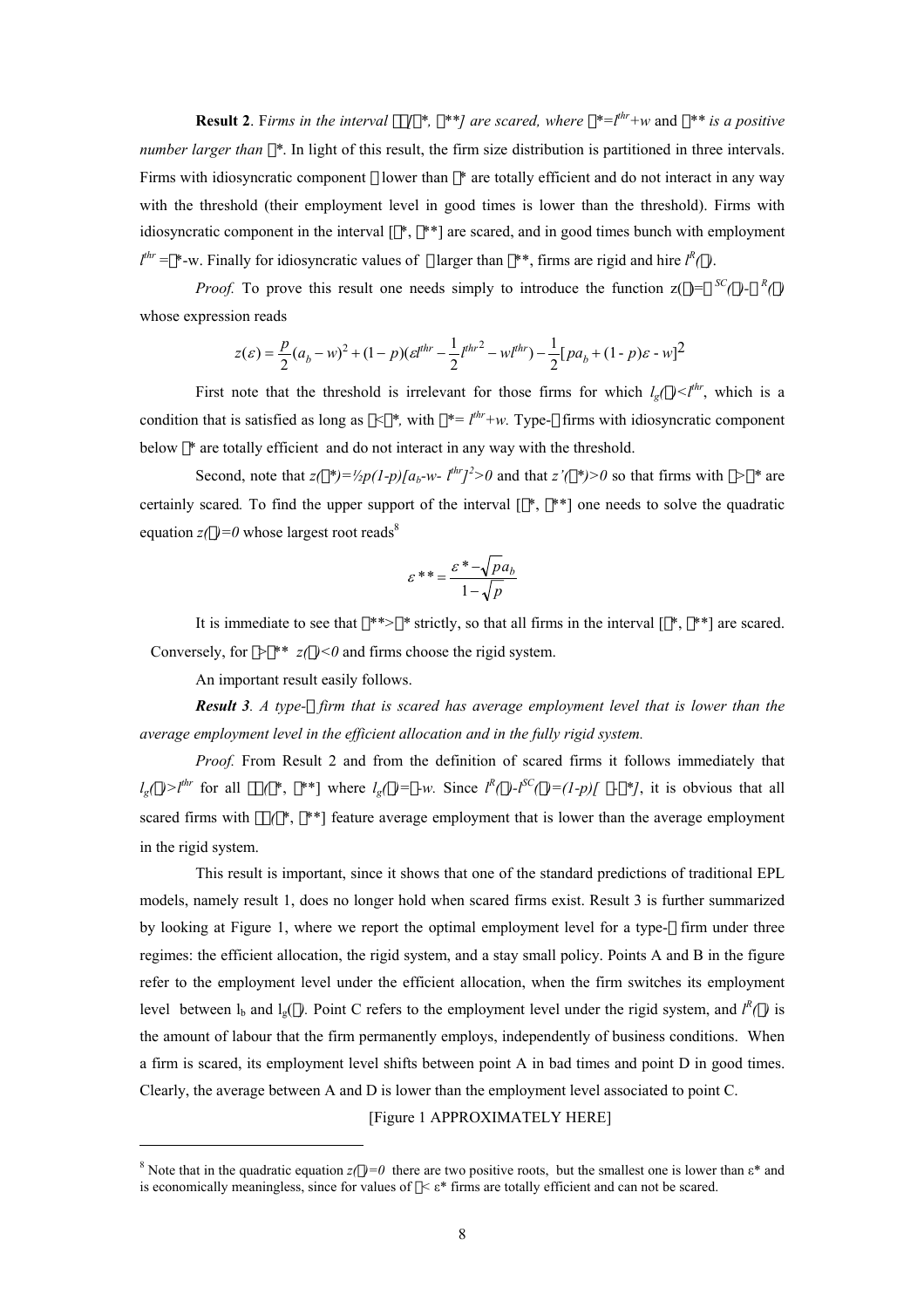#### **3.5. Threshold Effects and Reality: Two Empirical Predictions**

The main results of our theoretical model, namely that average employment is affected by size contingent EPL, under conditions that would make it independent of uniform EPL provisions is new in the literature, and would hold under more general models. The general intuition is as follows. A size contingent EPL introduces more flexibility in the firms' dynamic optimization problem, and such flexibility is going to be exploited in equilibrium by profit-maximizing firms. Specifically, firms close to the threshold face a trade-off between dynamic efficiency (the possibility of adjusting their size in response to future shocks) and average long-run size, which in our model is proxied by the idiosyncratic parameter . Our main result shows that there exists a well defined mass of firms that solve such trade-off in favour of dynamic efficiency, at the expense of a smaller average long run size. Obviously, such trade-off does not arise in the case of a uniform EPL provision, and all firms are obliged to solve the trade-off in favour of the larger average long-run size option.

Real life firms are obviously much more complicated than the firms described in the toy model, since they differ in many dimensions beyond the single parameter . Moreover, it would be quite difficult to find an empirical counterpart to the idiosyncratic parameter , which in reality may represent technological, managerial as well as demand factors. One may certainly try to write down a model that keeps track of all such dimensions, and properly calibrate the size distribution of firms. But that is neither the purpose of our model, nor the purpose of the paper, which is mainly empirical.

In what follows, we restrict the attention to the employment level around the threshold, where our model suggests that three type of firms coexist: i) firms whose long run position in good times is below the threshold, and have no interest in growing beyond the threshold; ii) firms that are growing beyond the threshold toward the no flexible regime and iii) scared firms that are reluctant to hire. Beyond the threshold, flexible and scared firms disappear. Since scared firms are likely to be stuck before the threshold, a key prediction of our analysis is the following persistence prediction, where the threshold refers to the 15 employees threshold of the Italian labour code.

*Persistence Prediction*: firm level persistence in employment dynamics increases right below the threshold;

While the persistence prediction is our key prediction, at least another prediction can be derived. At the threshold, scared firms face a probability *p* of reducing their employment base, while they have no chance of increasing their size. There is a key asymmetric behaviour. To derive a clear prediction in this respect, assume that each firm is characterized by more than two levels of the shifter parameter ε, so that firms have more than two possible employment states. Then, it is clear that scared firms at the threshold will not react to small shocks that would increase their employment level, while they certainly react to negative shocks. This leads to our second prediction.

*Asymmetric Prediction*: Firms at the threshold should respond asymmetrically to positive and negative employment shocks, and react more markedly to negative than positive shocks.

While our focus is mainly on the effects of the EPL threshold, we should recall that in reality there are other institutions that may affect employment dynamics around the 15 employees. The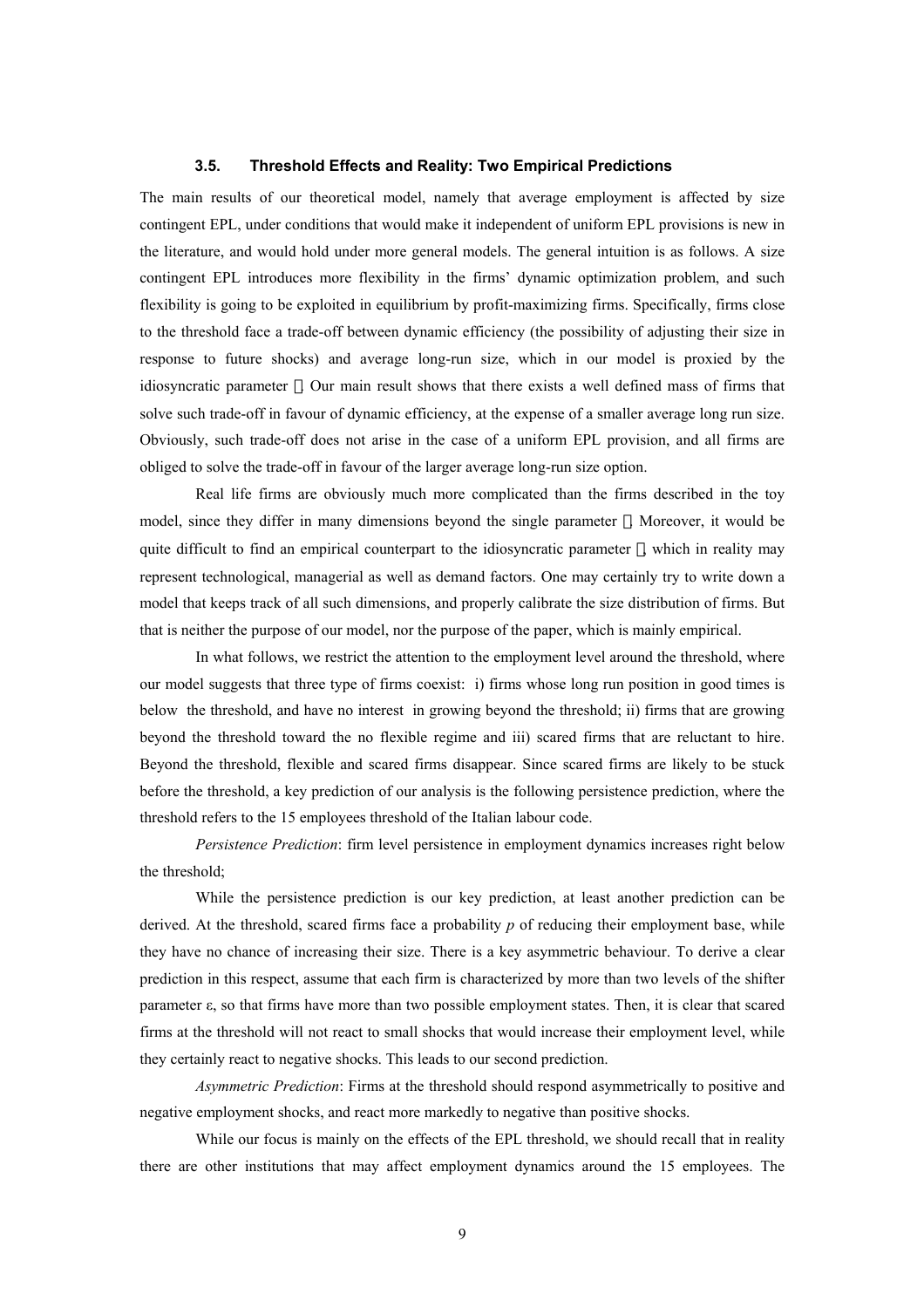requirement to hire specific categories clearly imply an increase in average labour costs. The same effect should be played by the presence of union related institutions, since beyond the threshold a subset of the workers can spend paid time in off production activities. In both cases, the increase in labour costs should reduce labour demand, and slow down employment growth.

 Finally, we should recall that our model and our predictions are only relevant when EPL takes the form of a firing tax. Lazear (1990) has shown that a pure severance payment with flexible wages has no allocative impact on the labour market. Nevertheless, the reinstatement clause of the article 18 of the labour code is more akin to a tax than to a transfer, so that the predictions spelled out above appear appropriate.

#### **4. Empirical Analysis**

#### **4.1. Data and Empirical Strategy**

The empirical goal of this paper is to study employment dynamics of firms close to the 15 employees threshold, and to check whether such behaviour is consistent with the theoretical predictions outlined above. This empirical exercise can be done successfully only using longitudinal microdata on employment.

The existing literature, albeit scant, does not find any significant evidence of threshold effects. Anastasia (1999) studies the firm size distribution in the Italian economy and in Veneto (a large Italian region), and does not find any significant bunching of firms close to the threshold. Tattara (1999) focuses on two provinces of the Veneto region, and does not find any significant threshold effect on accession and separation rates of workers, as well as on the probability of growing/shrinking of firms when this implies crossing the 15 employees threshold. Istat (2002), in its recent annual report, looks at the firm size distribution, and finds a very small bunching of firms at 15 employees. With respect to those studies, the present paper emphasizes the effects of EPL on firm inaction and asymmetric behaviour around the threshold, two dimensions that have not been analysed yet.

#### 4.1.1. Data Description

 $\overline{a}$ 

Our data are drawn from the Italian Social Security Administration (INPS) archive of firms<sup>9</sup>. The archive includes the *population* of private Italian firms that have at least one employee. It is a rolling panel and, for each firm, it records the monthly total number of employees over 6 years. From this INPS archive we extract a *series of cross-sections* of firms for the period 1987-1996 as follows; in a given year *t*, we select all firms that in May *t* employ a worker born on the 10th of March, June, September or December. For sampled firms at year *t*, we keep information only on the employment stock in December of year *t* and *t-110.* This generates in each year a random sample of firms,

<sup>&</sup>lt;sup>9</sup> "*DM10m, record normalizzati*". We exclude from the records agricultural and public sector firms whose social security records are administered by INPS.

 $10$  In terms of age, our sample requires firms to have at least one year of life, while it is perfectly possible that firms currently active leave the market in the following year.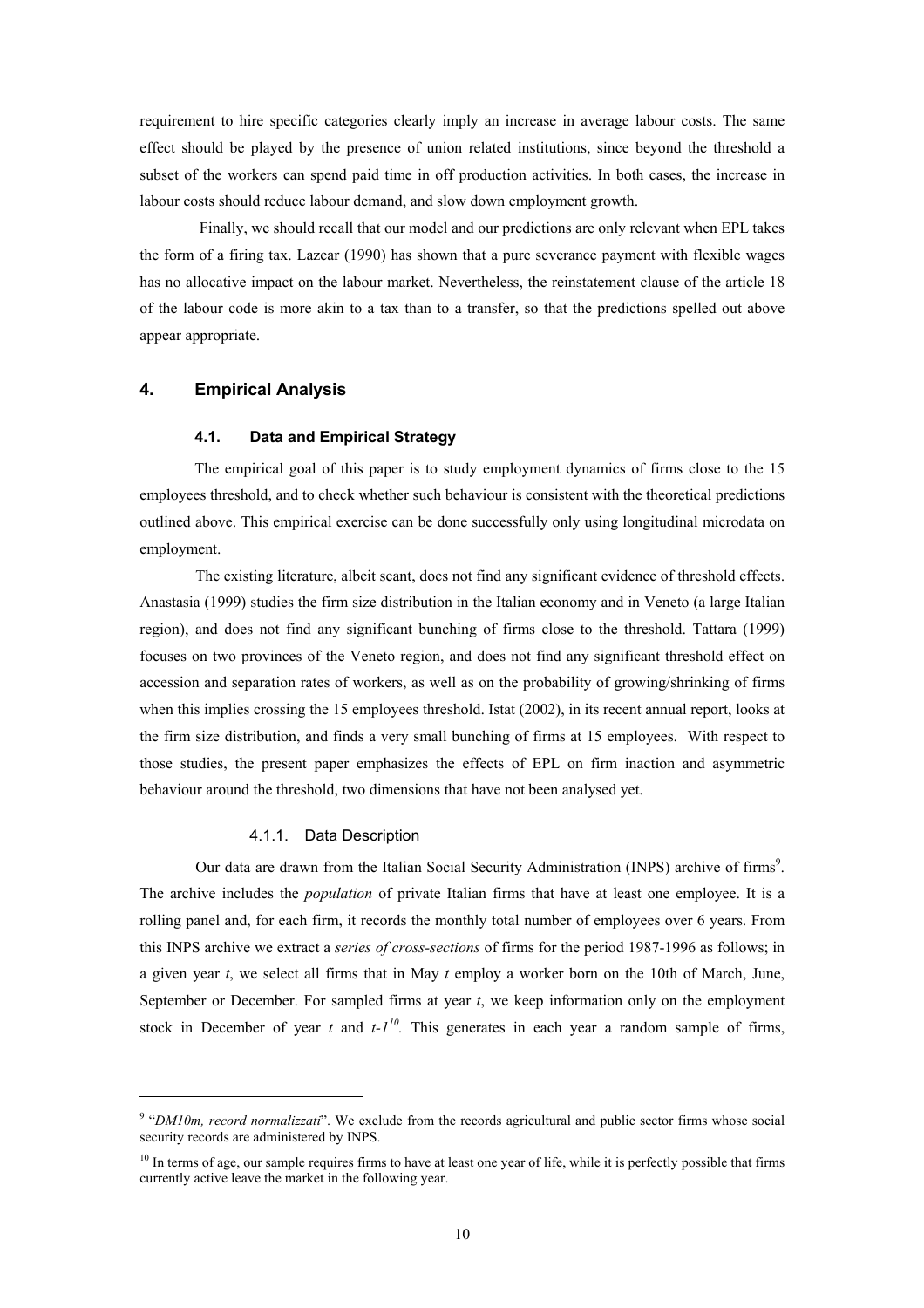representative of the population; the sampling probability being  $1/90^{11}$  times the size of the firm in May *t*. Note that a firm sampled in year t will be sampled in year t+1 if and only if it still employs a workers born in the specified dates.

We drop firms above 30 employees, so that the 15 employees threshold lies perfectly in the middle of our size interval. Every year, the sample includes some 900 firms of 14, 15 or 16 employees. Controlling for size classes (1-5, 6-9, 10-19 employees), our sample matches very closely the distribution of firms in the population by other dimensions, as published by the INPS Observatory<sup>12</sup>. For example, the distribution of firms by branch in our sample and in the population is almost exactly identical. We obtain the same result by geographical area (north-west, north-east, centre, south). This is an indication in line with a random draw from the relevant population.

As we mentioned above, the sampling probability is not constant, but it is proportional to the size of the firm. This can be seen by comparing the distribution of firms in our sample to that of the INPS Observatory. While our sample consists of some 5 percent of the total firms in the Italian economy, it clearly under-samples very small firms. In Table 1 we report the ratio between our firms and the number of firms in the INPS Observatory. Such ratio increases from some 2 percent for the 1-5 employees category to 12 percent for firms in the 10-19 employees categories. The over weight in the sample given by large firms can be seen also in Figure 2, where we report the proportional number of firms between 10 and 20 employees in our sample and in the ASIA archive, the register of all active Italian firms. Notice that the sampling ratio increases smoothly over size.

> [Table 1 APPROXIMATELY HERE] [Figure 2 APPROXIMATELY HERE]

#### 4.1.2. Empirical Methodology

We proceed in two steps. The first step uses data at the *firm* level to estimate transition probability matrices, while the second step uses the estimated transition probabilities.

In the first step we use the cross sections of firms to estimate a set of transition matrices for employment size. As we said above, we concentrate on firms with employment in the interval  $[i=1,$ I=30 ]. We let  $n_{i,t}$  be the number of firms that employ *i* workers at time *t* and  $n_{ii,t+1}$  the number of firms of size *i* at *t* that employ *j* workers in  $t+1$ . We then estimate the following set of transition probabilities

$$
p_{ij,t} = \frac{n_{ij,t+1}}{n_{i,t}} \dots i = 1 \dots I
$$
 [1]

where  $p_{ij,t}$  represents the maximum likelihood estimator of the underlying transition probability. When  $i=j$ , the transition probability refers to the persistence probability, or the probability of employment inaction. Since there are  $T+1$  years in the sample (i.e. 10 years from 1987 to 1996), and *I* size categories, the previous estimate generates a dataset of  $(I^*I^*T)$  observations<sup>13</sup>, in which the

 $11$  1/90 because we select 4 days of birth out of 365.

 $12$  The yearly report published by the Social Security Administration; it is the official source of statistics on the population of firms covered by INPS. Size classes in the INPS Observatory are those reported, followed by 20-49, 50-99 employees, etc. Unfortunately neither 15 nor 30 employees define a class.

 $13$  I.e.  $30*30*9=8100$  observations.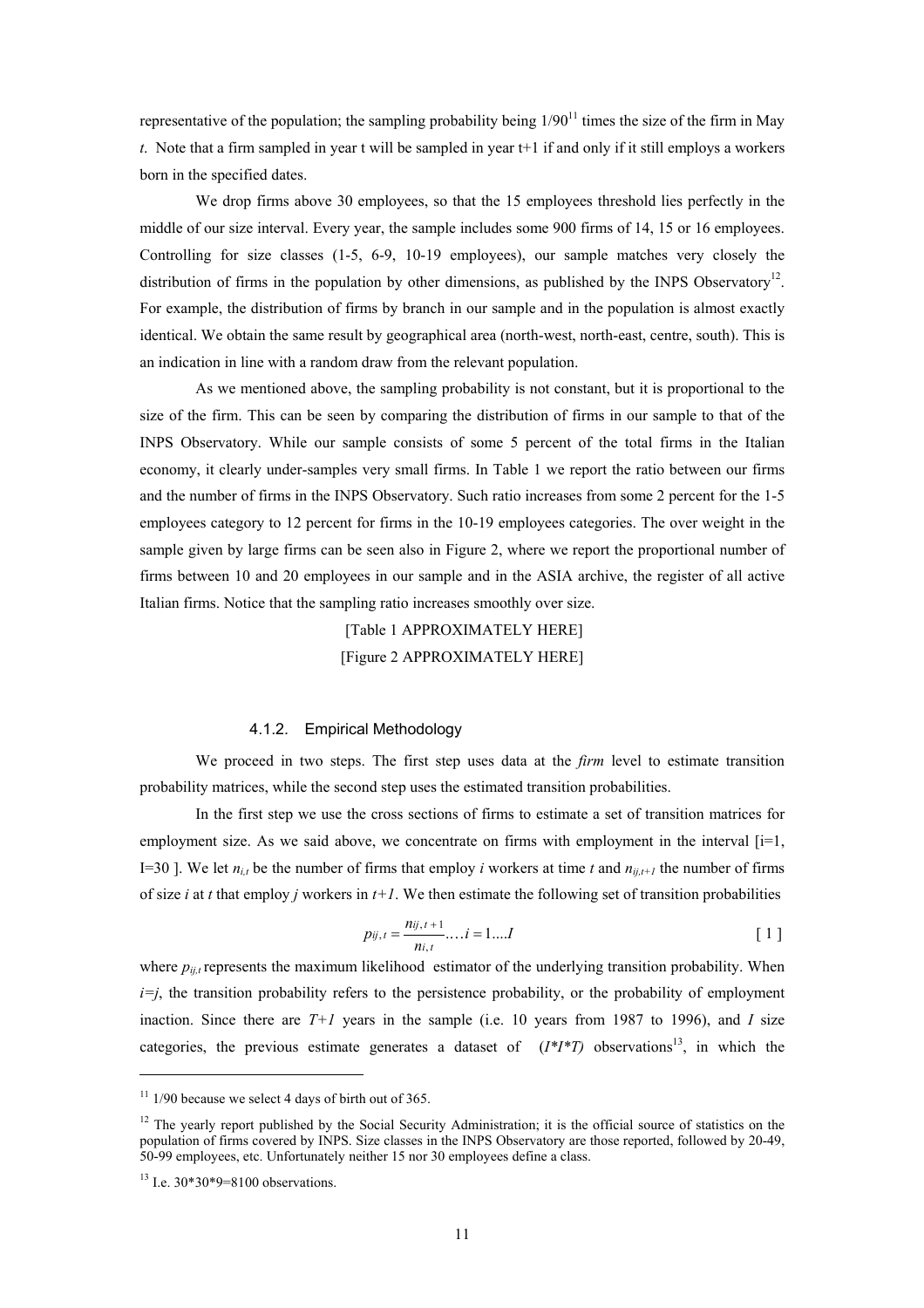representative observation is just  $p_{ij,t}$  or the estimated probability that a firm of size *i* switches to size *j* in  $t+1^{14}$ .

The second step uses transition matrices to test whether employment dynamics around the 15 employees threshold is consistent with the theoretical predictions. We perform tests on employment persistence and on asymmetric behaviour. The spirit of the tests we perform is as follow. First, we fit a parametric relationship linking the transition probabilities to firm size. Second, we test whether the transition probability around the threshold is an outlier vis-à-vis the estimated parametric relationship.

Before specifying the details of our methodology, two preambles are needed. First, an alternative empirical strategy would be to estimate an employment growth equation at the firm level. In the literature, several Gibrat law type of models have been proposed, although to the best of our knowledge none of them addresses the threshold effect we are focussing on.<sup>15</sup> We choose the transition matrix approach for three reasons: its interpretation is in line with our theoretical predictions; its econometric approach is relatively simple; it fits well with the structure of our dataset (repeated cross sections). Second, our relatively short-time dimension does not allow us to study the cyclical behaviour of firms. Further, our data set does not allow us to disaggregate along other dimension the transition matrices we estimate, since such dis-aggregation would significantly decrease the number of firms in each cell of the transition matrices. The only breakdown we can do is to split the sample in manufacturing and service sector. We next turn to the specification of the test on the persistence and on the asymmetric behaviour.

#### 4.1.3. Persistence Test

If we indicate with  $p_{i,i}$ , the estimate of the persistence probability for firms of size i between time  $t$ and  $t+1$ , our first step requires estimating the following baseline regression

$$
p_{ii,t} = \gamma_t + \alpha f(size_i) + u_{it}
$$
 [2]

where  $f(size_i)$  is a (possibly non-linear) function of *size<sub>i*</sub>, and  $\gamma_t$  is a time effect. Let  $\delta_i$  be a dummy of window *m*, or a dummy variable that takes the value 1 if *size* belongs to the interval  $[j-m,j+m]$ ,  $m=0,1$ . We then estimate the following regression

$$
p_{ii,t} = \gamma_t + \alpha f(size_i) + \delta_j + u_{it}
$$
 [3]

for various values of  $\delta$ . The persistence test is equivalent to the following test

$$
H_0: \delta_j = 0 \quad H_1: \delta_j > 0; j = 13,14,15 \tag{4}
$$

which is simply a test that looks for an increase in  $p_{ii,t}$  around the 15 employees threshold. This type of test needs to be carried out with different baseline statistical models, and several robustness tests in terms of the size of the dummy.

 $14$  Notice again that our transition probabilities refer only to continuing firms. In section 4.3, we look at entry and exit behaviour, and we show that there is no evidence of irregular exit patterns around the threshold.

<sup>&</sup>lt;sup>15</sup> See Sutton (1997) and references therein for a survey of Gibrat's law literature.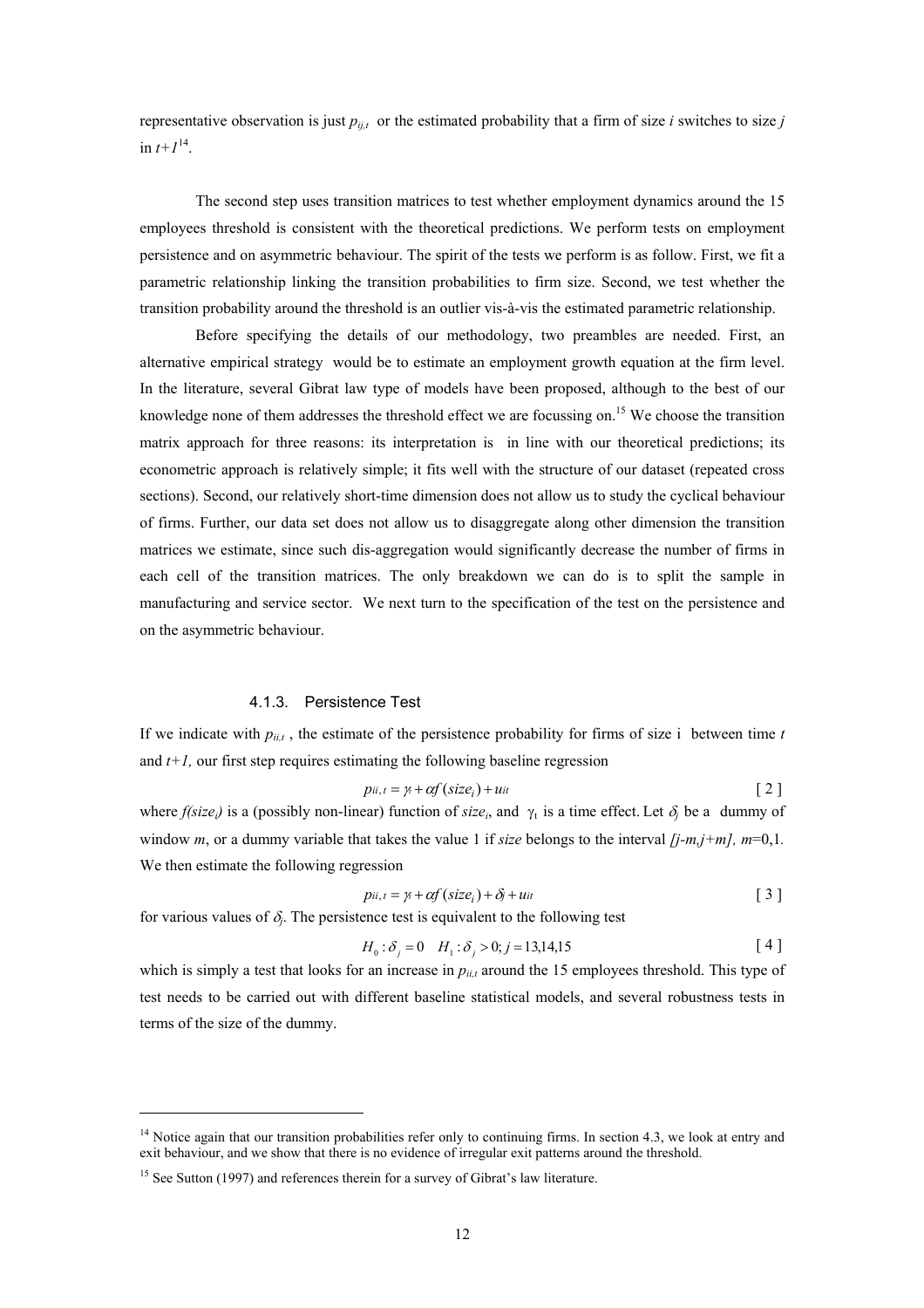To estimate this model we use a subset of the I\*I\*T matrix; we select only the elements in the main diagonal, and obtain an I\*T matrix. Notice also that we include only one size dummy in each estimated model, i.e. we estimate the same model several times including size dummies in turn:

$$
p_{ii,t} = \gamma_t + \alpha f\left(\text{size}_i\right) + \delta_{14} + u_{it} \tag{5}
$$

$$
p_{ii, t} = \gamma_t + \alpha f(size_i) + \delta_{15} + u_{it}
$$
 [6]

$$
p_{ii,t} = \gamma_t + \alpha f(size_i) + \delta_{16} + u_{it}
$$
 [7]

and so on.

While the previous test can highlight the existence of outliers close to the threshold, it ultimately relies on the parametric estimate of a statistical model which is not directly derived from the underlying economic analysis. In a more non parametric fashion, one can perform a bootstrapping exercise for estimating the standard deviations of the probabilities in the original transition matrices. More specifically, we bootstrap *k* samples of size *n*, where *n* is the number of firms used to estimate the transition probability  $p_{ii}$ . With the *k* samples in hand, we estimate the standard deviations, and construct confidence intervals of our persistence probability. We perform this exercise separately for each year.<sup>16</sup>

#### 4.1.4. Asymmetric Behaviour Test

Let *pdiff<sub>ikt</sub>* be the difference between the probability of increasing and decreasing firm size by  $k$ positions, so that  $pdf_{ikt}$  reads  $pdf_{ikt} = p[i, i+k], t - p[i, i-k], t$ , where  $p_{fi, i+k], t}$  and  $p_{fi, i+k], t}$  are the probabilities of moving from size *i* to size *i+k* and to *i-k* respectively. In other words, *k* is the size of the off-diagonal jump that we consider. If  $k=1$ ,  $pdf_{ikt}$  is just the difference between the probabilities alongside the main diagonal. We focus on *pdiff<sub>ilt</sub>* and *pdiff<sub>i2t</sub>* only, as off diagonal observations decline sharply as *k* increases, worsening the precision of the maximum likelihood estimate of  $p_{ijt}$ . We then estimate a new baseline regression of the form

$$
pdf_{ikt} = \gamma_t + \alpha_1 f(size_i) + u_{it}
$$
\n[8]

If  $\delta$ <sup>*j*</sup> is the dummy defined in the previous paragraph, we run a set of regressions for different size dummies δ*<sup>j</sup>*

$$
pdff_{kt} = \gamma + \alpha_1 f(size) + \delta + u_{it}
$$
 [9]

and we test the following assumption

 $\overline{a}$ 

$$
H_0: \delta_j = 0 \quad H_1: \delta_j < 0; j = 14, 15 \tag{10}
$$

so that at the 15 employees threshold, the probability of moving down by one or two positions is larger than the probability of moving up by one or two positions. The same approach followed in estimating model [3] is applied here: we select I\*T differences in transition probabilities and we include size dummies in turn, as detailed in equations [5] to [7].

<sup>&</sup>lt;sup>16</sup> Pooling transition matrices over time might generate correlation over time of  $p_{ii,t}$  and bias the results of the bootstrap procedure.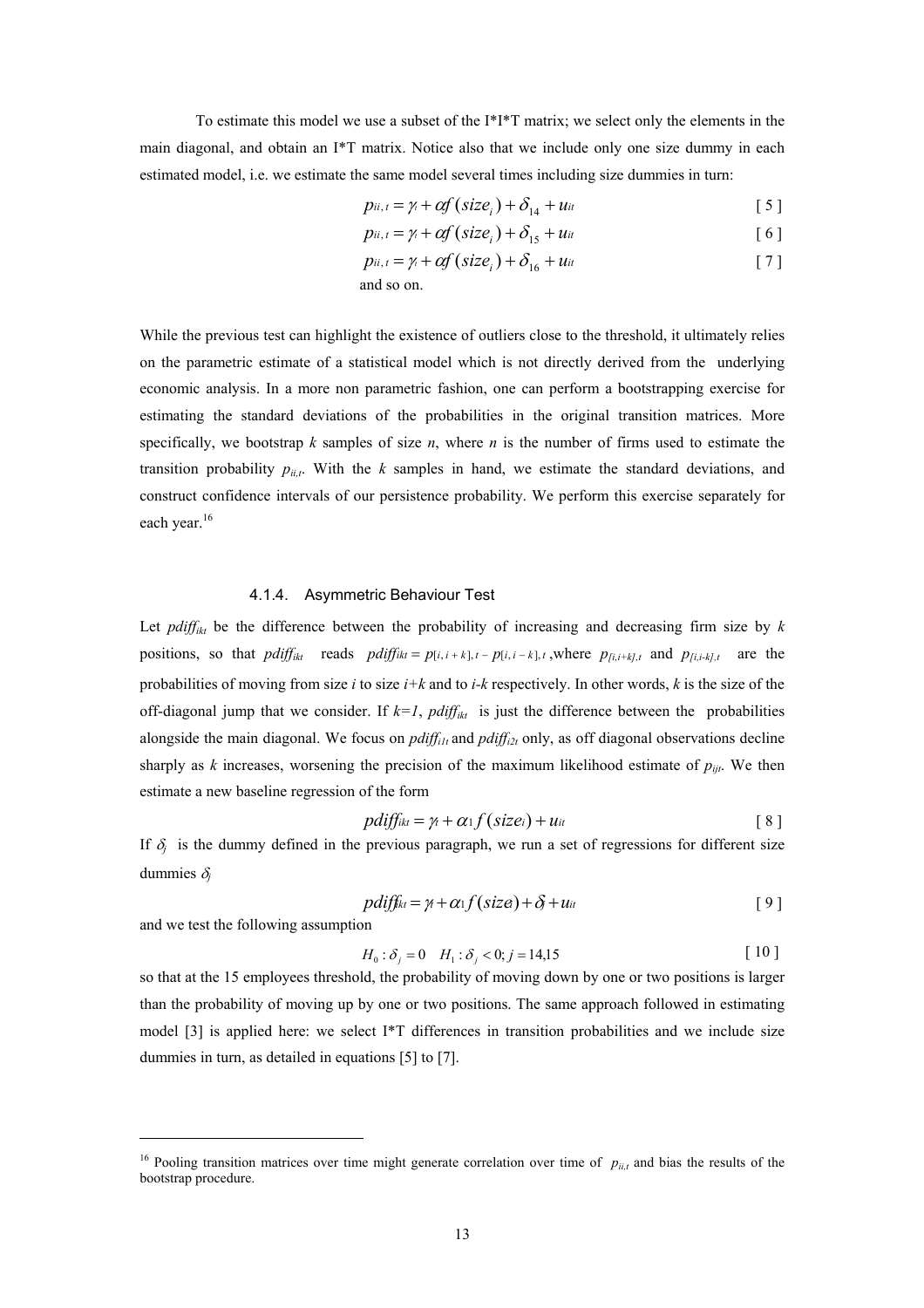#### **4.2. Strategic Behaviour and Measurement Issues**

Before proceeding to discussing the results of our analysis, we should realize that firms may take strategic behaviours aimed at avoiding the implementation of the constraint imposed by the law. The dataset we exploit, although rich and detailed in many respects, does not allow us to control for various possibilities, which we discuss next. Specifically, we face three different problems.

First, suppose that a firm reaches 16 employees and wants to avoid the institutional constraint; it may divide the firm in two new distinct legal entities of less than 15 employees that do not satisfy the requirements imposed by the labour code. All we can do in this respect is using data on entry and exit of firms to check whether firm exit before the threshold is particularly high, suggesting that firms exit before the threshold, just for re-enter the labour market with two different entities below the threshold. A close check on this point shows that average entry and exit rates by firm size decline sharply by firm size, but do not experience any clear pattern around the threshold<sup>17</sup>. Yet, our methodology and our results do not exclude the existence of other, more sophisticated, strategic actions aimed at eluding the EPL threshold. For example, a firm may split its activity in two different plants located in different cities when it reaches the 15 employees threshold. This is relevant since in the labour code the 15 employees must be hired within the same cities. However, this action is likely to be more costly than facing the EPL provisions.

Second, our dataset refers to *firms*, while the threshold rules specified in the labour code refer to *establishments*. Statistics on the distribution of multiplant firms by size are not easily available; in general small firms are likely to be single establishment firms<sup>18</sup>. Hence, these discrepancies should not dramatically affect our results.

Third, firms close to the threshold may start hiring categories of workers that are not counted in the labour code definition of employment (consultants, apprentices, interim workers). Further, firms close to the threshold may increase the incidence of irregular employment and hire the marginal workers as shadow employees. In these cases, the existence of an EPL threshold has modified firm's employment dynamics, but only a longitudinal dataset that follows the firm across all these dimensions would be able to identify these effects. Our main dataset records only total dependent employment (without distinguishing for apprentices and temporary workers). Nevertheless, we can use a different INPS dataset recording firms located in Turin only (an industrialized province in the North West) from 1990 to 1992 to perform a more detailed analysis. Such dataset distinguishes between apprentices, trainees, and part timers, and allows us to measure the 15 employees relevant for the labour code. We will present the results using this richer dataset (albeit geographically not representative) as a robustness check to the empirical analysis for the entire Italian economy.

 $17$  In addition, the observation on entry and exit suggests that our focus to continuing firms should not give us obvious problems vis-à-vis the tests that we provide.

<sup>18</sup> See also Contini (2002).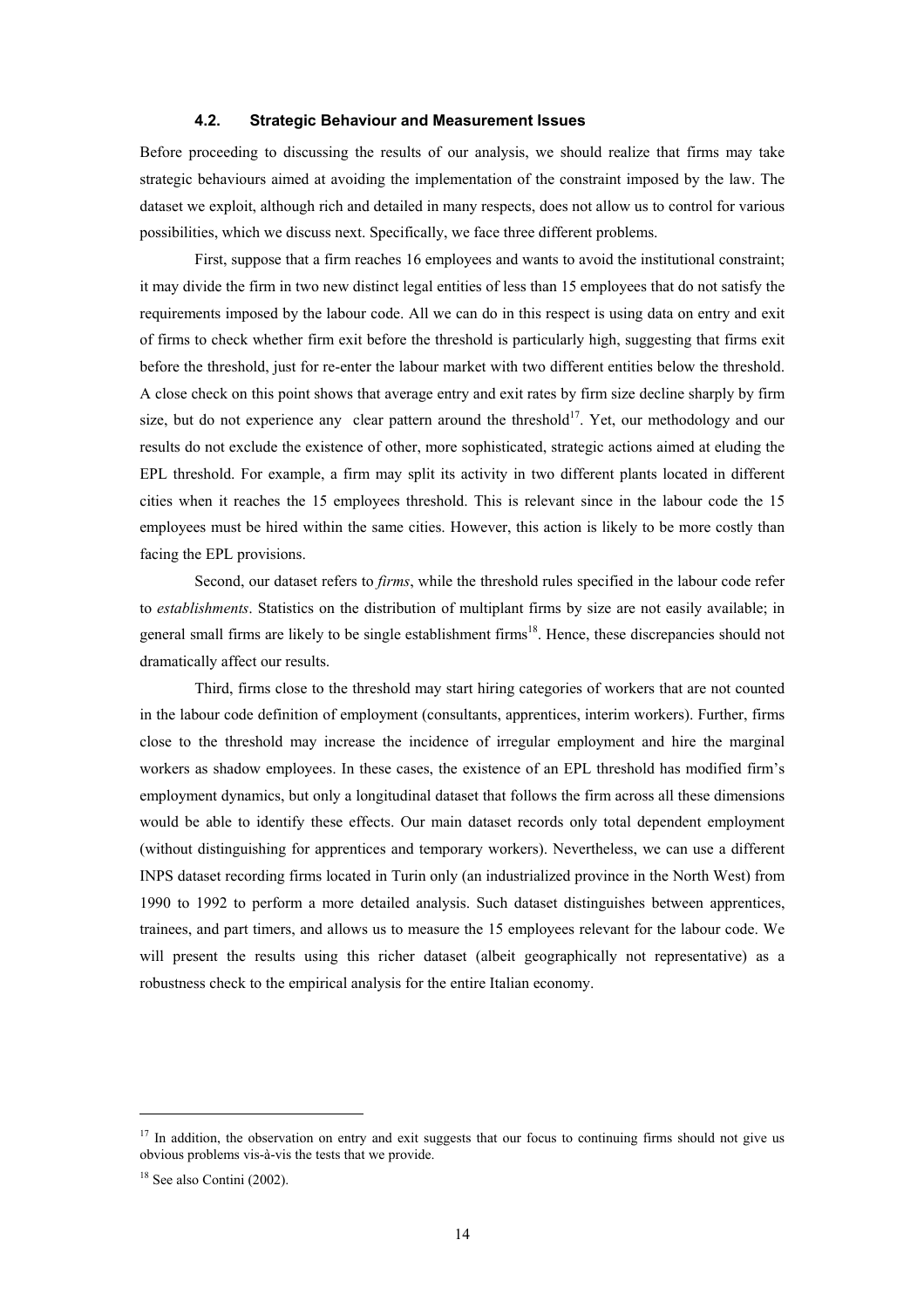#### **4.3. Econometric Issues**

Since our sampling strategy is proportional to firm size, the precision of the maximum likelihood estimates of the transition probabilities increases with firm size. One may argue that since in our regressions size (or a function of it) is a regressor, this may lead to biased OLS estimates. While this may be partially true, what we want to find is the threshold effect around the 15 employees, and our sample coverage increase smoothly with firm size, as clearly reported in Figure 2. Since we are mainly interested in the specific effect of moving from 15 to 16 employees, we do not expect any systematic error on this part of the estimates. In other words, we do not see why these problems should be correlated to the 15-employees threshold.

As it is clear from the discussion above, we estimate a transition matrix for each year in our sample, so that our panel data is obtained by pooling over time these different transition matrices. In light of our sampling construction, a similar pool of firms may contribute to the estimate of the cell *(k,j)* of the transition matrix in different years. Since this effect may introduce time correlation in our estimated probabilities, all the results we report refer to robust standard errors, that allow for correlation over time of probabilities referred to the same size class.

Finally, we use OLS when our dependent variable lies between zero and one. This forbids to use predicted values, as they may lie outside the acceptable range, but it does not bias our estimates.

#### **5. Results**

Table 2 reports the estimate of the *time average* transition matrix for our sample of firms. In the table we report the estimate of the average diagonal element,  $p_{i,i}$  as well as the average value of the two off diagonal terms close to the main diagonal, namely  $p_{i,i+1}$ ,  $p_{i,i+2}$  and  $p_{i,i-1}$ ,  $p_{i,i-2}$ . Few comments are in order. First, the persistence probability declines smoothly with firm size. Second, for the smallest firm size categories the probability density is concentrated around the main diagonal. Larger firms, conversely, have also a sizable probability of changing their employment size by several employees. Third, the probability of increasing and decreasing by one position declines also as a function of size. All this should not be surprising, since the relative employment weight of an extra employee (hired or fired) declines dramatically with firm size.

#### [Table 2 APPROXIMATELY HERE]

Figure 3 reports the implied long-run distribution obtained from the average transition matrix in Table 2. Clearly, the long-run distribution features a smooth monotonic shape, in a way similar to the empirical distribution observed in the actual data. In particular, the empirical distribution does not feature a dramatic bunching of firms at size 15. Nevertheless, the figure suggests a "small turbulence" in the neighbourhood of the threshold, since the long-run number of firms at size 15 is as large as the number of firms at 14 employees. Remarkably, Istat (2002) in its recent annual report, observed a similar small "turbulence" relatively to the 1999 firm size distribution. This is particularly reassuring for our analysis, since we use a dataset of only 5 percent of firms, and our implied long run distribution ignores the role of entry and exit. We now move to our tests.

[Figure 3 APPROXIMATELY HERE]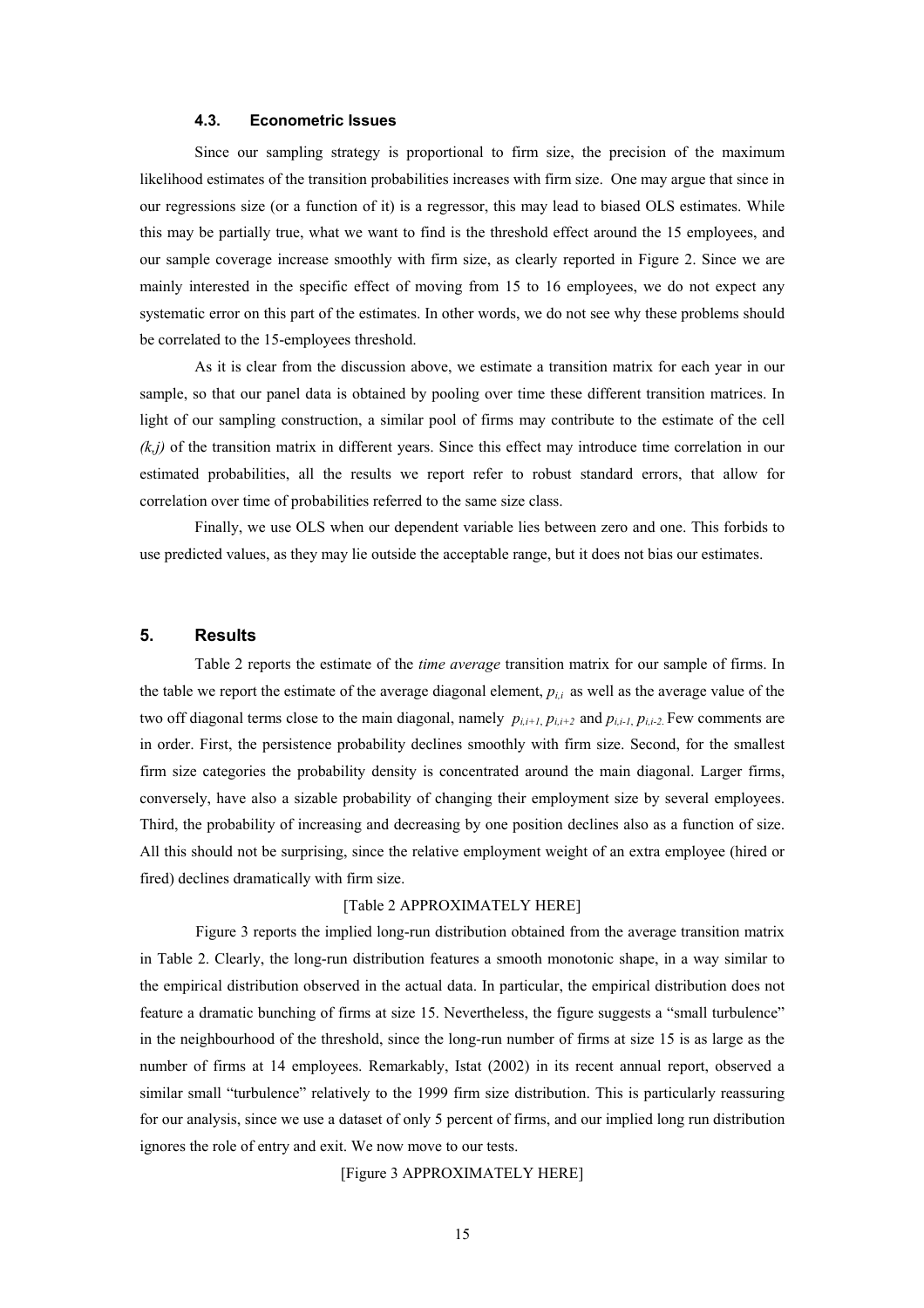#### **5.1. Persistence Effects**

Figure 4 reports the estimates of the persistence probability by firm size over the period 1987- 1995. The Figure reports the estimates for different years, and shows that the dispersion around the median (solid line) is relatively small for the spike at the 15 employees. This small deviation is quite important, since it increases the probability of rejecting the persistence test. The Figure highlights two spikes in the persistence probability, one at 15 employees and one at 20 employees. The first one is the spike we are looking for, since it appears exactly at the EPL threshold imposed by the Italian legislation. We have no obvious explanation for the 20 employees spike, as heaping at round numbers is not a likely event in administrative archives $19$ .

#### [Figure 4 APPROXIMATELY HERE]

After looking at Figure 4, an obvious model candidate for our test is a linear regression in which the persistence probability is regressed on the inverse of size so that

$$
ppit = \gamma_t + \frac{\alpha}{size_i} + uit
$$
 [11]

where the regressor *1/size* captures the underlying smooth relationship between the persistence probability and firm size. Figure 5 reports the solid line of Figure 4 and the benchmark statistic relation estimated according to equation [11]: the persistence probability increases close to the threshold, and declines thereafter. Table 3 (in the column labelled Model 1) reports the estimated coefficients obtained by adding size-one dummies in turn to the model outlined above. The dummy is positive and strongly significant already at size 13, and reaches a peak at size 15, with a quantitative value that is about 2 percent. When the size of the dummy is 3 (column labelled Model 2), the results do not change much.

Figure 6 reports the residuals from the baseline model, and shows that the residuals below the threshold are consistently positive. On the one hand, one can argue that such pattern is exactly what the theory would predict, since firms below the threshold anticipate the effect. On the other hand, one can argue that the baseline model is not properly estimated, and it is necessary to reduce the bunching of positive residuals below the threshold. In this respect, we also run a baseline regression in which the size variable enters both in linear and non linear terms, so that

$$
pp_{it} = \gamma_i + \frac{\alpha}{size_i} + \beta size_i + u_{it}
$$
 [12]

While Figure 7 shows that the residuals are now more randomly distributed around zero in the baseline model, the threshold effect is still present, as highlighted by the results of Table 3 (columns labelled Model 3 and 4). This holds with dummies both of size 1 and 3, and the results are quite similar if the analysis is restricted simply to the manufacturing or the service sector (results are not reported). Model 3 highlights also a negative and strongly significant dummy at size 16 and 17 (lower persistence probability with respect to the baseline model) consistent with the theoretical predictions. *Overall, the evidence provided suggests that, on average, firm persistence below the threshold increases by some 1.5 percent relatively to a baseline specification*.

 $19$  However, while the spike at 15 employees is quite robust to different estimation methods, the one at 20 is not.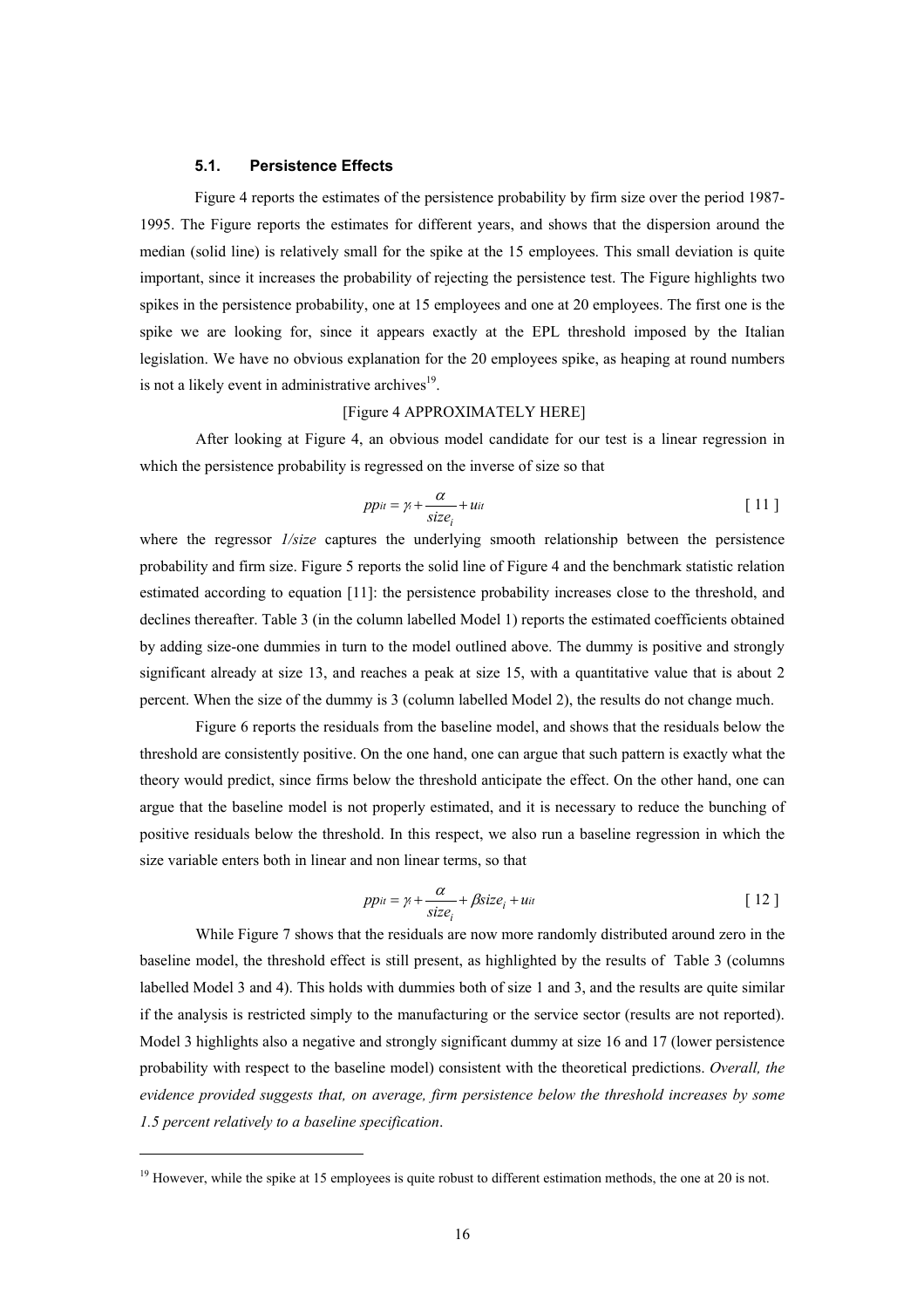[Table 3 APPROXIMATELY HERE] [Figure 5 APPROXIMATELY HERE] [Figure 6 APPROXIMATELY HERE] [Figure 7 APPROXIMATELY HERE]

From the discussion above it comes out a clear change of regimes at the 15 employees threshold. We can infer from this that the threshold is quite well measured, or that measurement errors discussed in section 4.2 do not bias the econometric analysis of the estimated transition probabilities. In fact, if measurement errors were important, we would observe a grey area around the 15 employees threshold. The next section addresses this point further.

#### **5.2. Persistence Effects: Further Robustness Tests**

We perform two different robustness checks on the persistence effect. We try a non parametric approach (see section 4.1.1) and a correction of the measurement error in the number of employees that is relevant for the labour code (see section 4.2).

First, it is possible to estimate non parametrically the standard deviations of the transition probabilities. This is done in Table 4, where we report the results of the bootstrapping of 500 samples from our original transition matrix 1994-1995, following the procedure described in Section 4.1.1. Notice that results are unchanged increasing the number of draws or selecting different years. The Table reports the standard deviation and the lower and upper tail of a 95 percent confidence interval around the mean, where the confidence intervals are obtained either by assuming a normal distribution of the mean of the various samples or using bootstrapped  $5<sup>th</sup>$  and  $95<sup>th</sup>$  percentiles corrected for the eventual bias in the bootstrapped mean. Table 4 shows that the 1994-1995 persistence probabilities are decreasing as firm size increases, with the exception of  $p_{15,15}$  that is higher and of  $p_{16,16}$  that is lower than the neighbouring  $p_{i,j}$ . Considering the bootstrapped 95% confidence interval we obtain that  $p_{i,j}$  is non significantly different from  $p_{i-1,i-1}$  and from  $p_{i+1,i+1}$  for all firm sizes with the exception of the couple p15,15 and p16,16. These two are significantly different. We interpret the result as non parametric evidence of the spike at 15 employees of the persistence probability.

[Table 4 APPROXIMATELY HERE]

Second, the definition of employment relevant for the labour code is slightly different from the total dependent employment observed in our main sample. The labour code computes 15 employees based on specific definitions, which exclude some employment categories such as apprentices and temporary workers below 9 months. This implies that our total employment variable overestimates the effective threshold, since it includes employment categories that are excluded from a labour code standpoint. While for the overall Italian sample we can not distinguish among different employment categories, and we have to rely on the total dependent employment variable, fortunately, we are able to reconstruct the definition of employment relevant for the labour code for the Turin province, a highly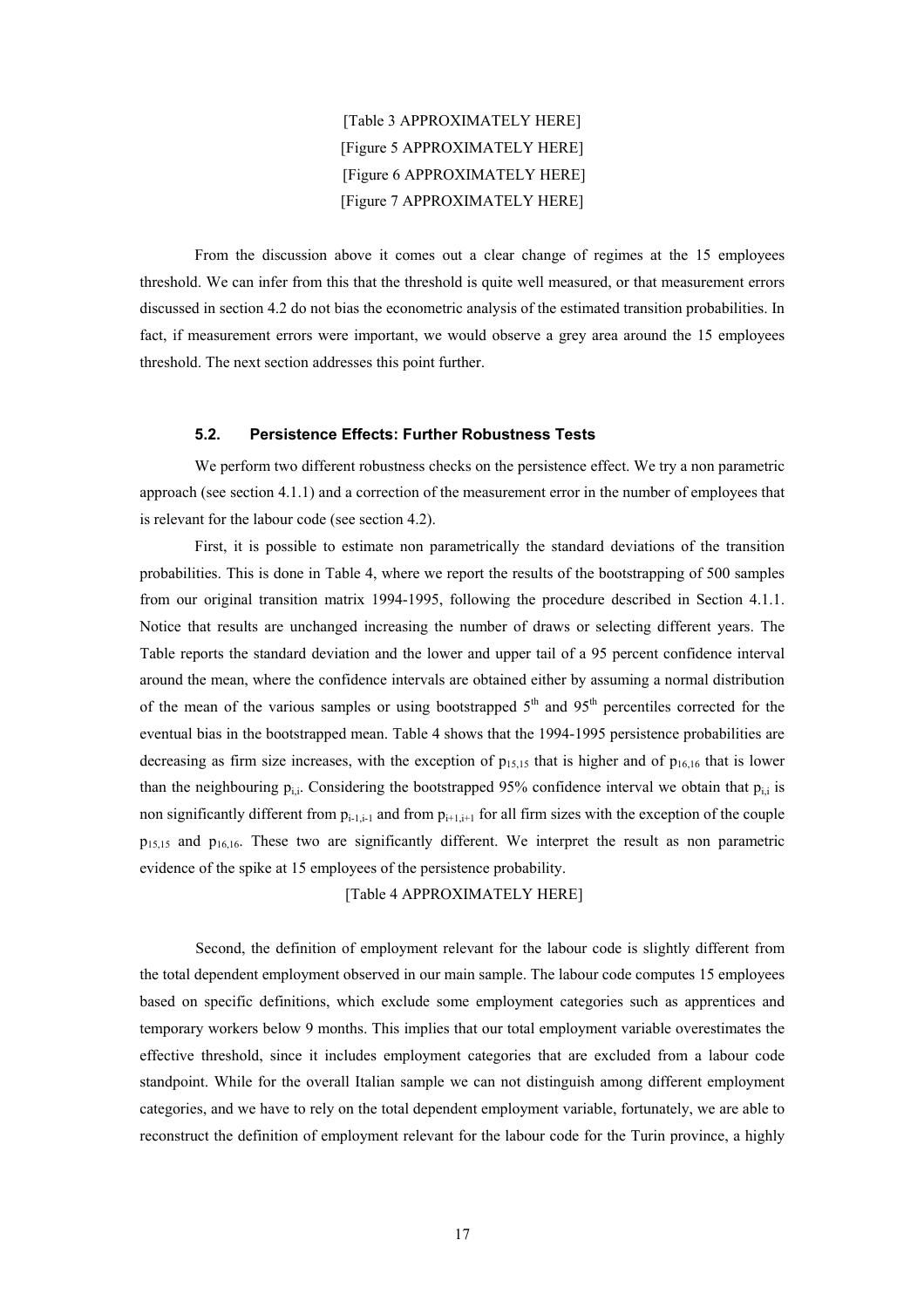industrialized area in the North, for the period 1990-1992. This is an important robustness test, since it gives us the possibility of estimating the difference between the two employment measures.

The results based on the Turin province are reported in Figure 8 and Figure 9. An immediate flavour of the importance of this problem can be given by the share of firms in which no difference between the two measures of size is recorded: 56%. Figure 8 plots the mean difference between total employment and labour code based employment by firm size (based on total employment) in 1992, conditional on the difference being positive. It also plots the share of firms for which the difference is null, i.e. the share of firms that do not use any of the contracts non included in the threshold definition. Firms up to 15 employees hired an average measure two of labour non computed for the labour code. Such measure increases to 2.5 as firms cross the 15 employees threshold. Furthermore, beyond the 15 employees threshold there is a clear drop in the share of firms that do not make use of contracts excluded from the labour code definition of employment. Summing up, there is some evidence in favour of a strategic use of contracts to stay below the threshold.

The next question to address is how the use of non-standard (i.e. non dependent) employment contracts affect the test based on the transition probabilities? Figure 9 plots the average persistence probability of employment using the labour code based definition of employment and the total employment. Two observations are relevant. First, the two estimates of the persistence probability are very much correlated, with both variables experiencing a sizable threshold effect. Second, the size of the threshold effect appears more pronounced for the labour code based employment variable. This is exactly what one would expect. Furthermore,  $p_{ii}$  drops at 16 employees using both the aggregate definition of size and the labour code based definition. The largest difference is observed at 12 and 13 employees, not right around the threshold. This is consistent with the fact that the analysis of the full dataset (discussed in the previous paragraph) shows a clear change of regimes at 15 employees. Hence, the characteristics we can highlight in Turin may be more general. Overall, these calculations suggests that the results obtained using total employment are similar to those obtained with a labour code based definition of employment, and that the behaviour of the two variables is highly correlated around the threshold.

> [Figure 8 APPROXIMATELY HERE] [Figure 9 APPROXIMATELY HERE]

#### **5.3. Asymmetric Behaviour**

To test the asymmetric prediction we need to work with the off diagonal terms of the transition matrix. Once we combine the probability of increasing and decreasing employment by one (two) positions, we obtain the variable  $pdf_{ij} (pdf_{ij})$ , which is simply the net probability of growing by one (two) positions. This allows us to test the existence of asymmetric effects around the 15 employees threshold.

Figure 10 reports the actual and estimated relationship with size of the net probability of growing by *one* position (*pdiffi1t*), and shows that there are several spikes along the size distribution. Among such spikes, two of them appear particularly large. The first is a positive spike at 14 employees,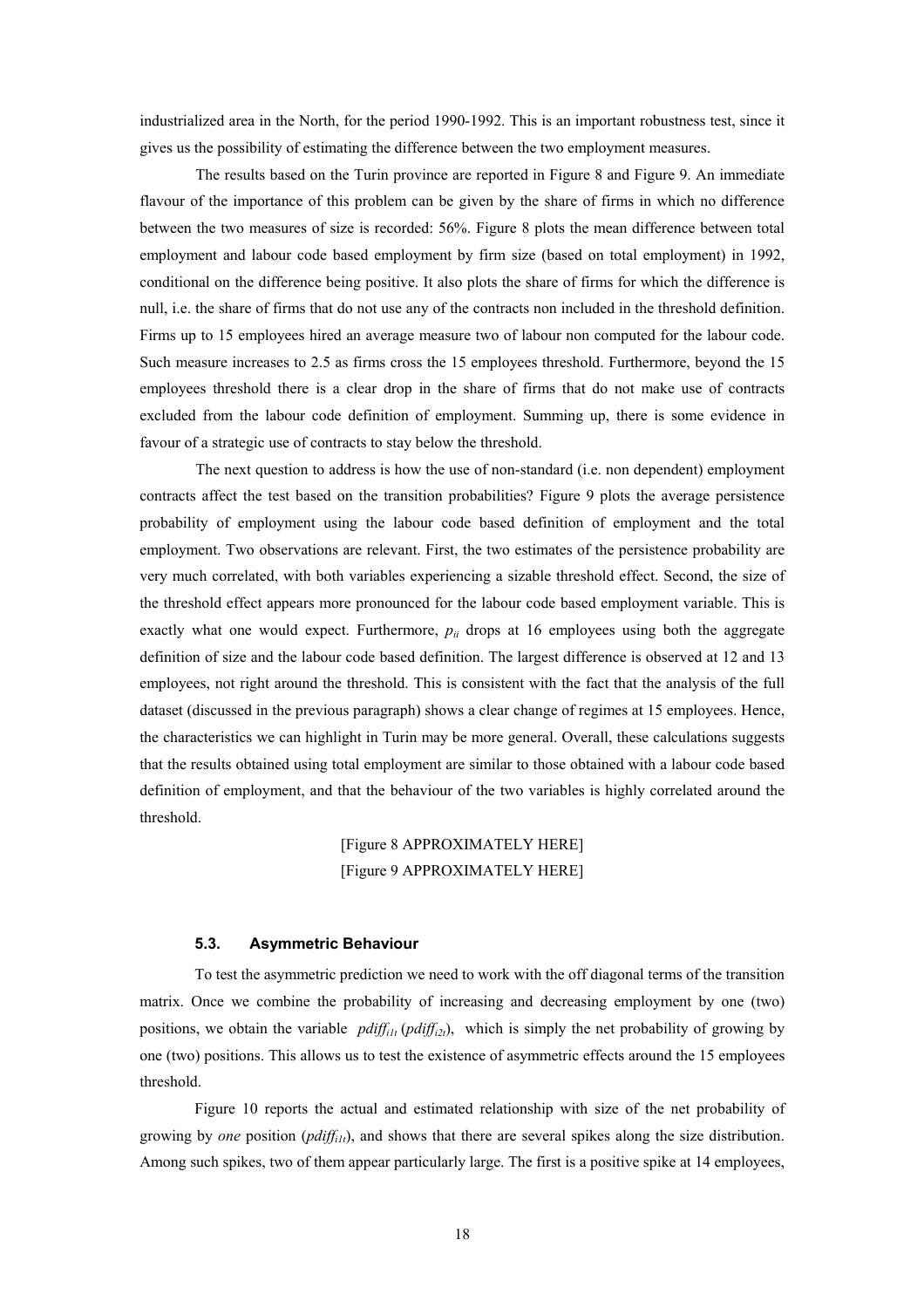while the second is a negative spike at 15 employees. The latter spike is consistent with an asymmetric effect driven by the EPL threshold, since it suggests that firms employing 15 employees are more likely to move downward than upward. To further check on the asymmetric behaviour, Figure 11 reports the actual and estimated relationship with size of the net probability of growing by *two* positions ( $pdf_{i2t}$ ) Indeed, the spikes observed in Figure 10 at 14 and 15 employees should be observed here respectively at 13 (positive), 14 and 15 employees (negative). As Figure 11 shows, this appears to be case, providing further evidence of the asymmetric effect around the threshold.

Table 5 presents the detailed analysis of the asymmetry test, focusing on the net probability of growing by *one* position. It reports the value of the size dummies for a simple linear model estimated for the whole economy, as well as for the manufacturing and service industries separately:

$$
pdff_{i1t} = \gamma_t + \alpha size_i + u_{it}
$$
 [13]

Table 5 suggests that among the various outliers and spikes observed in Figure 10, the most important ones are the positive and negative spikes close to the threshold. When the transition probability refers to the whole economy, a firm with 15 employees features a decrease in the net probability of moving up by 1.5 percentage points relatively to the simple linear model. This effect increases to 2 percent if the analysis is restricted to the manufacturing sector, while is unchanged when referred to the services. The effect is smaller but significantly negative at 16 employees as well. Overall, *firms employing 15 employees are significantly more likely to move downward than upward, in a way consistent with asymmetric behaviour around the threshold*.

> [Figure 10 APPROXIMATELY HERE] [Figure 11 APPROXIMATELY HERE] [Table 5 APPROXIMATELY HERE]

#### **6. The 1990 Reform on Individual Dismissal**

In 1990 the Italian legislation on dismissal rules applied to small firms changed drastically. Before 1990, workers dismissed from small firms could not appeal the employer initiated dismissal, i.e. before 1990 firms employing less than 15 employees were not obliged to obey to "just-cause" rule for their individual dismissals. Since 1990, small firms are required to justify their dismissal in accordance to the labour code, and whenever the dismissal is ruled unfair, they are obliged to compensate the worker with a severance payment. The legislated severance payment varies between 2.5 and 6 monthly wages, with the actual payment linked to the seniority of the dismissed worker. As far as individual dismissals are concerned, after 1990 the difference in the EPL between small and large firms was reduced to the article 18 of the labour code: while large firms are obliged to rehire unlawfully dismissed workers, small firms can compensate workers through a severance payment. This policy change is akin to a tightening in EPL on small firms relative to large firms.

Unfortunately, it is not possible to treat the 1990 reform as a natural experiment, since in 1991 a collective dismissal procedure was introduced for firms employing more than 15 employees. As of 1991, whenever a large firm faces a credible risk of bankruptcy, and needs to dismiss at least 5 employees, it has the option to undergo (long) negotiations with the unions, and in case the dismissal is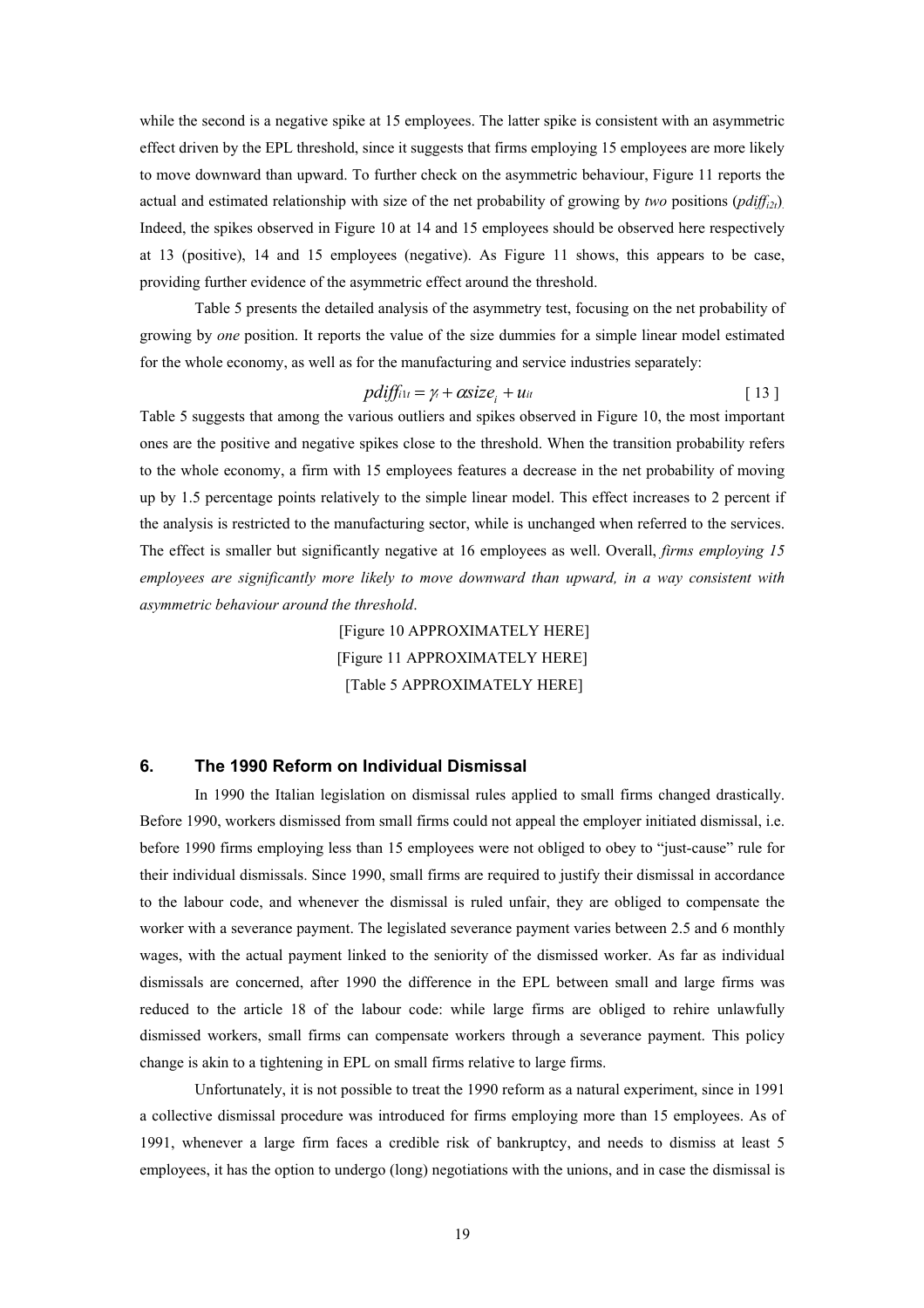authorized no further liabilities are imposed on the firm. The collective dismissal procedure reduces EPL on the part of large firms, and may also reduce the cost of crossing the threshold for small firms.

In what follows we consider the behaviour of "large" firms with 20-25 employees and the behaviour of small firms with 6-10 workers. While we could obviously expand the range of small firms considered, we prefer to focus on the very small firms, since firms close to threshold are likely to be affected by the introduction of the collective dismissal procedure. We could also opt for "large" firms with 16-20 employees; however, to avoid spillover effects that might be present right above the threshold we prefer to be conservative.

Our focus is on the persistence behaviour. A stricter EPL on the part of small firms relative to large firms should translate in an increase in relative persistence and employment inaction. Table 6 reports summary statistics on the probability of inaction before and after the 1990 reform for the "small" and the "large" groups of firms. We distinguish between the service and the manufacturing sector. Employment persistence increases after 1990 among small firms for both sectors. For the service sector, the persistence probability increases by more than two percentage points, from 32.6 to 35.2. A quantitatively smaller rise is observed in the manufacturing sector. Table 6 shows also that firm level persistence of large firms declines in the service sector while slightly increases in the manufacturing sector. Overall, the difference of the differences is 2.9 in the service sector and 1.66 in the manufacturing sector. The question is whether such difference is statistical significant.

In Table 7 we look for a significant discontinuity in the persistence of small firms relative to large firms. The dependent variable in our regressions is  $pp_{ijk}$  or the probability of inaction for firms of size *i* between time *t* and  $t+1$  in sector *k*. With this definition of the dependent variable, the panel data we consider reaches 288 observations. The baseline regression model is the following

$$
pp_{itk} = \gamma_t + \alpha^* small + \beta^* small 91 + \delta^* sector_k + u_{ikt}
$$
 [14]

where  $\gamma$  is a time dummy, *small* is a dummy variable that takes the value of 1 if firm size is between 6 and 10, *small91* is a dummy variable identical to *small* but with positive values only if the year t is larger than 1990, *sector* is dummy variable that takes value of 1 if the probability refers to the service sector. The coefficient of interest is β, whose estimates are reported in Table 7 (model I), which refers to both the manufacturing and the service sector. The Table suggests that after 1990 the relative persistence of small firms increased significantly by 2.76 percentage points. As predicted, the 1990 reform increased relative inaction on the part of small firms. Column II presents the same model interacting *small91* and *sector*; it finds that the overall effect is still around 2.7 percentage points, even though the effect of the service sector is slightly larger. Finally, the models labelled column III and column IV restrict the analysis to only one sector, reducing the size of the dataset from 288 to 144 observations. The Table suggests that the effect in the service sector is larger than the aggregate one, reaching 3.45 percentage points. Conversely the coefficient in the manufacturing sector is smaller and not significant. *Overall, the results in* Table 7 *suggest that after 1990 the persistence of small firms relatively to large firms increased significantly by more than 2 percentage points.* 

#### [Table 6 APPROXIMATELY HERE] [Table 7 APPROXIMATELY HERE]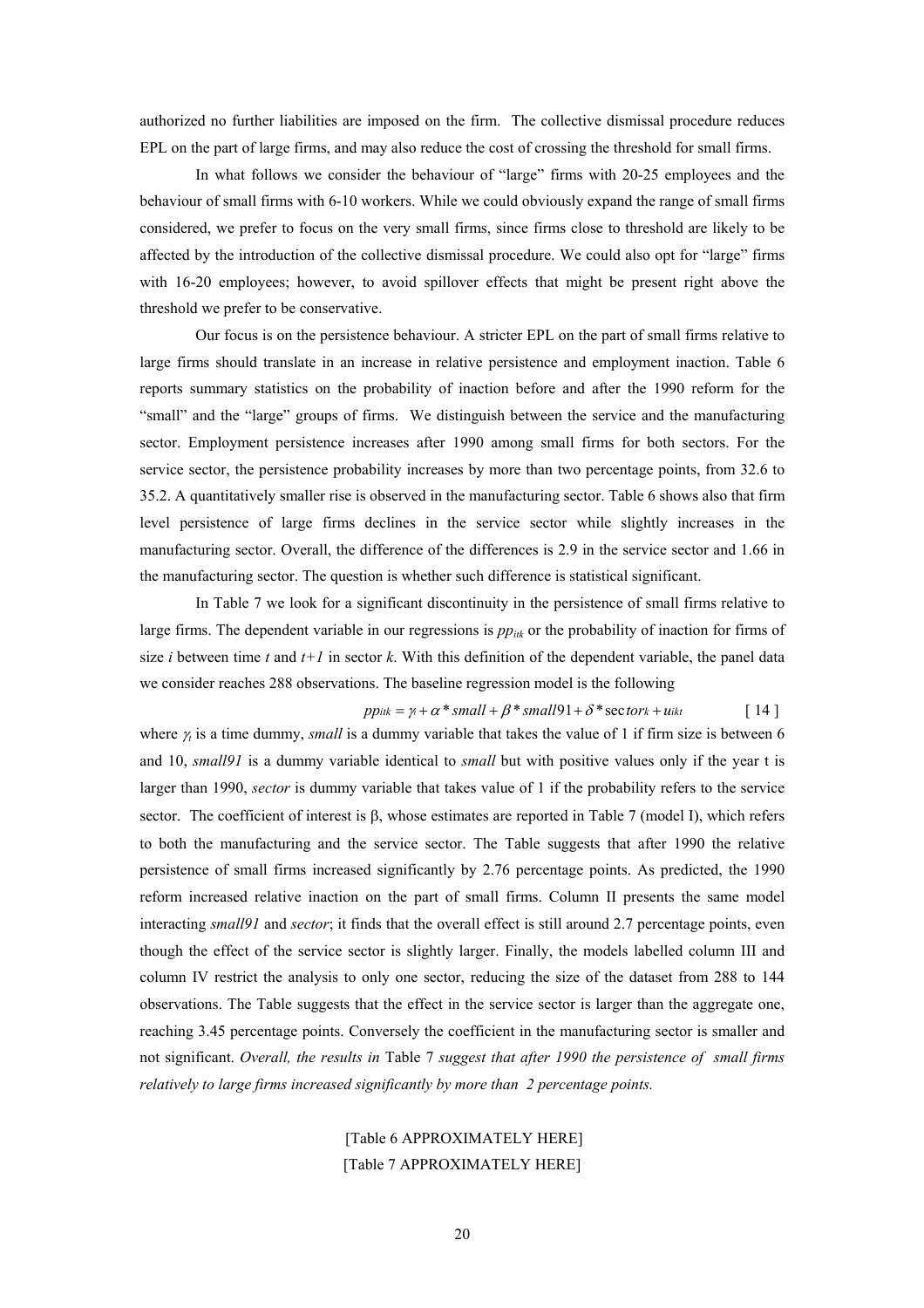#### **7. Conclusions**

This paper fits into the empirical EPL literature, and provides fresh evidence on the links between employment dynamics and asymmetric EPL across the firm size distribution. We focused on the Italian institutional setting, where firms with more than 15 employees are obliged to rehire the dismissed employee when a judge rules the dismissal unfair. Small firms, by contrast, are only obliged to compensate the dismissed worker with a monetary transfer.

The paper found a significant, albeit quantitatively small, threshold effect. Specifically, it found that firms employing 14 and 15 employees have a probability of inaction that is 1.5 percent higher than what different non linear statistical models would predict. Similarly, the difference between the probability of moving down and moving up by one position falls slightly with firm size, but it features a 1.6 percent spike around the 15 employees threshold. Both these results are consistent with the predictions of our toy model of EPL with threshold effects. Finally, the paper tests the effect of the 1990 EPL reform which increased firing costs for small firms relatively to large firms. It finds that relative inaction on the part of small firms increased significantly.

Our general conclusion - significant but small threshold effects- is also consistent with an existing study based on a different country and a different piece of legislation. Specifically, Wagner et al. (2001) studied the threshold effects of the disability law in Germany, a piece of legislation that forces firms larger than 15 employees to hire disable workers. Using a technique similar to the one presented in this paper, Wagner et al. find that the German disability law induces quantitatively small effects on firm level employment dynamics. Future research should try similar tests on other legislation and should try to rationalize why such threshold rules exist in the first place, along the lines of the work of Boeri - Jimeno (2003) who offer an interesting interpretation based on different monitoring technologies between small and large firms.

#### **8. References**

- ACEMOGLU D. ANGRIST J. (2001), "The Consequence of EPL: The Case of the Employment Disability Act", *Journal of Political Economy,* vol. 109(5), pp. 915-57.
- ANASTASIA B. (1999), "I vantaggi Competitivi della piccola impresa nell'utilizzo del fattore lavoro: formazione, costi, obblighi e norme" in "*La Questione Dimensionale Nell'Industria Italiana*" ed. by F. Traù, Bologna, Il Mulino.
- BAFFI G. BAFFI E. (1999), "Il diritto del mercato del lavoro e le soglie dimensionali: presentazione di un quadro sinottico" in "*La Questione Dimensionale Nell'Industria Italiana*" ed. by F. Traù, Bologna, Il Mulino
- BARTELSMAN E. SCARPETTA S. SCHIVARDI F. (2001), *Comparative Analysis of Firm Demographics and Survival: Micro Level Evidence for the OECD Countries*, Mimeo, Bank of Italy.
- BLANCHARD O. PORTUGAL P. (2001), "What Lies Behind the Unemployment Rate: Comparison of U.S. and Portugal", *American Economic Review,* vol. 91, pp. 993-1008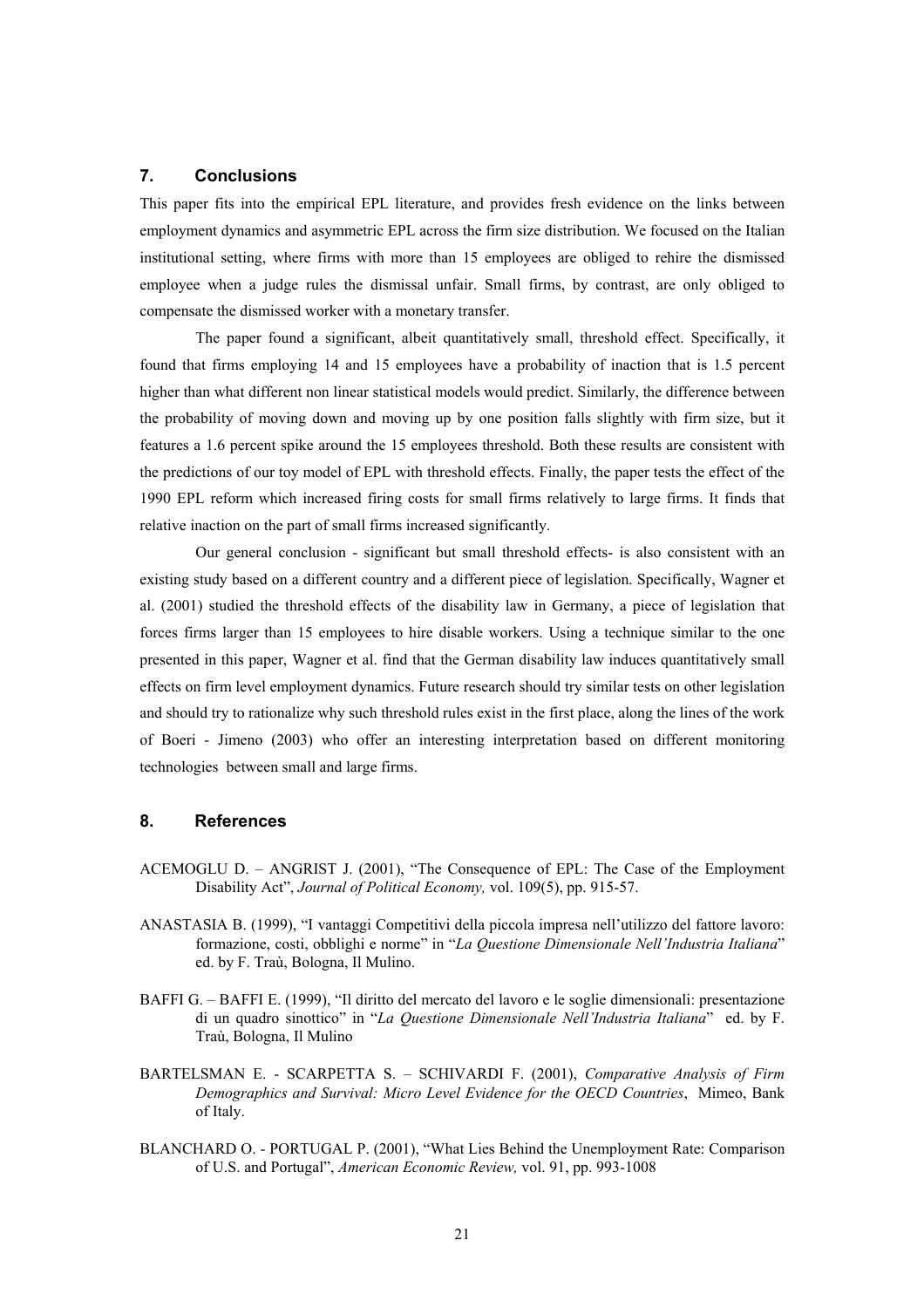- BENTOLILA S. BERTOLA G. (1990), "How Bad is Eurosclerosis", *Review of Economic Studies,*  vol. 57, pp. 381-402.
- BERTOLA G. (1999), "Microeconomic Perspectives on Aggregate Labor Markets", in *Handobook of Labor Economics*, ed. by O. Ashenfelter – D. Card , pp 2985-3028, North Holland
- BOERI T. JIMENO J. (2003), "*The Effects of Employment Protection: Learning From Variable Enforcement*", mimeo Bocconi University.
- CONTINI B. (2002*), Labour Mobility and Wage Dynamics in Italy* (ed. by), Rosenberg & Sellier Publishing.
- GARIBALDI P. VIOLANTE G. (2002), "*Severance Payments and Firing Taxes in Search Economies: A Comparison*". CEPR Discussion Paper 3636.
- KUGLER A. (1999), "The Impact of Firing Costs on Turnover and Unemployment: Evidence from the Colombian Labor Market Reform," *International Tax and Public Finance*, vol. 6(3), pp. 389- 410.
- LAZEAR, E. (1990), "Job Security Provisions and Employment", *Quarterly Journal of Economics,*  vol. 105, pp. 699-726.
- ISTAT (2002), *Annual Report*, Available on line at www.istat.it
- OECD (1999), *Employment Outlook*. Paris
- SCHIVARDI F. (2000), Rigidità nel Mercato del Lavoro, Disoccupazione e Crescita, *Giornale degli Economisti,* vol 59(1), pp.115-141.
- SUTTON J. (1997), "Gibrat's Legacy" *Journal of Economic Literature,* vol 35, pp. 40-59.
- TATTARA G. (1999), "Perché le piccole imprese non diventano grandi? I lacci posti dalle "regole del lavoro*"", Economia e Società Regionale*, vol. 3.
- TRAÙ F. (1999), Il Riemergere della small scale production nei paesi industriali: rassegna della letterature empirica e primi confronti internazionali delle tendenze di lungo periodo" in "*La Questione Dimensionale Nell'Industria Italiana*" ed. by F. Traù, Bologna, Il Mulino.
- WAGNER J. SCHNABEL C. KÖLLING A. (2001), "Threshold Values in German Labour Law and Job Dynamics in Small Firms: The Case of the Disability Law", *Ifo Studien-Zeitschrift für empiriche Wirtschaftsforschung*, pp. 65-75.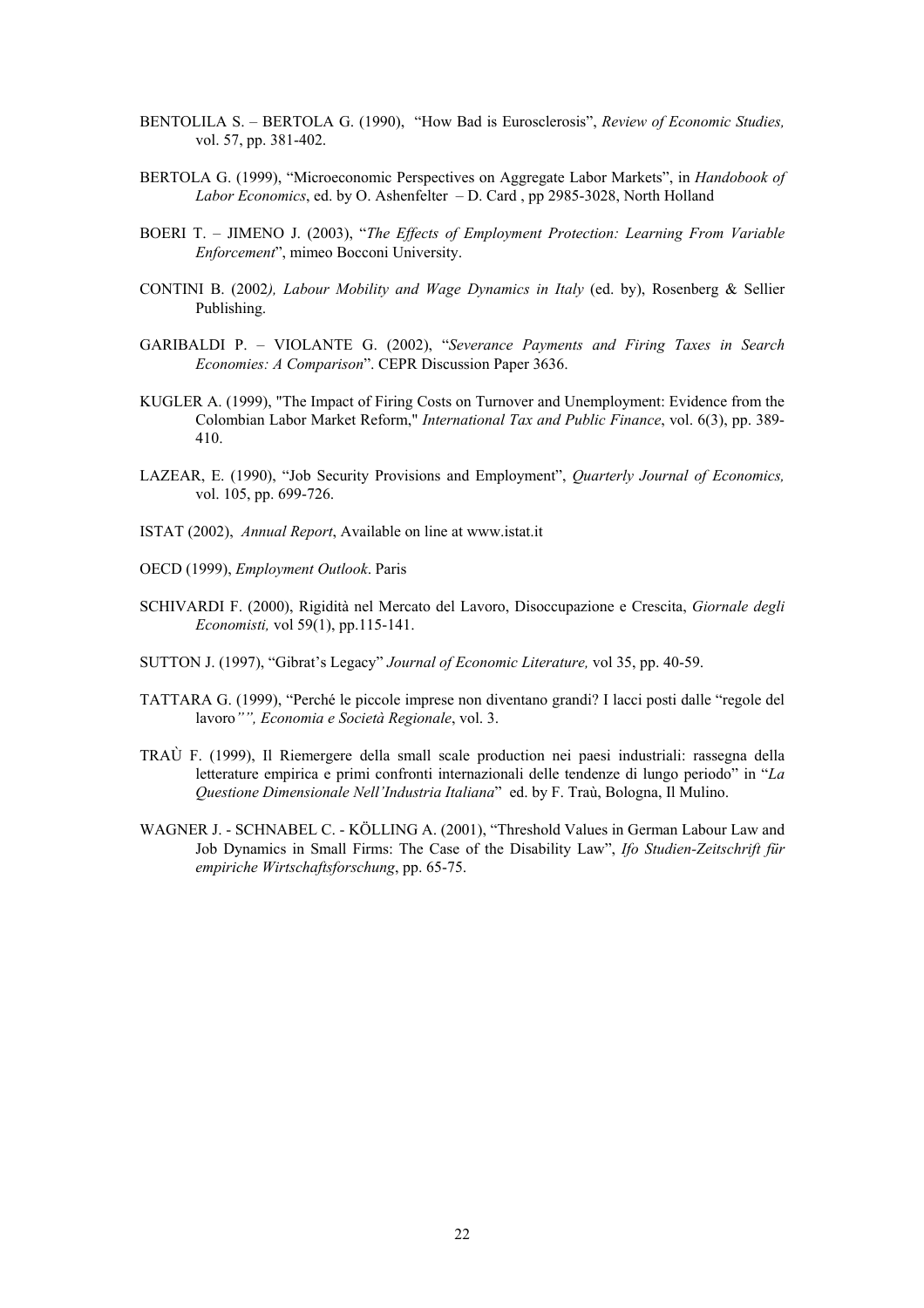|                            | 1987  | 1988  | 1989  | 1990 | 1991  | 1992  | 1993  | 1994  | 1995  |
|----------------------------|-------|-------|-------|------|-------|-------|-------|-------|-------|
| Ratio Sample-Observatory   | 5.4   | 5.5   | 5.4   | 5.2  | 5.6   | 5.6   | 6.1   | 5.9   | 6.0   |
| By Firm Size:              |       |       |       |      |       |       |       |       |       |
| Up to 5 employees          |       |       |       |      |       |       |       |       |       |
| Ratio Sample - Observatory | 1.9   | 1.9   | 1.9   | 1.9  | 1.3   | 1.7   | 2.3   | 2.2   | 2.2   |
| Number of Firms            | 12720 | 12978 | 12655 | 8793 | 11982 | 14561 | 14424 | 14280 | 12091 |
| From 6 to 9 employees      |       |       |       |      |       |       |       |       |       |
| Ratio Sample - Observatory | 6.5   | 6.5   | 6.5   | 6.4  | 4.6   | 5.8   | 7.4   | 7.2   | 7.2   |
| Number of Firms            | 6578  | 6613  | 6565  | 4659 | 5932  | 7392  | 7268  | 7206  | 6105  |
| 10 to 19 employees         |       |       |       |      |       |       |       |       |       |
| Ratio Sample -Observatory  | 11.8  | 11.9  | 11.6  | 11.3 | 8.8   | 10.7  | 13.3  | 12.9  | 12.9  |
| Number of Firms            | 9743  | 10090 | 9927  | 7361 | 9004  | 10914 | 10405 | 10745 | 8995  |

#### **Table 1**. **Number of Firms by Size in the sample and sampling ratio with respect to INPS Observatory**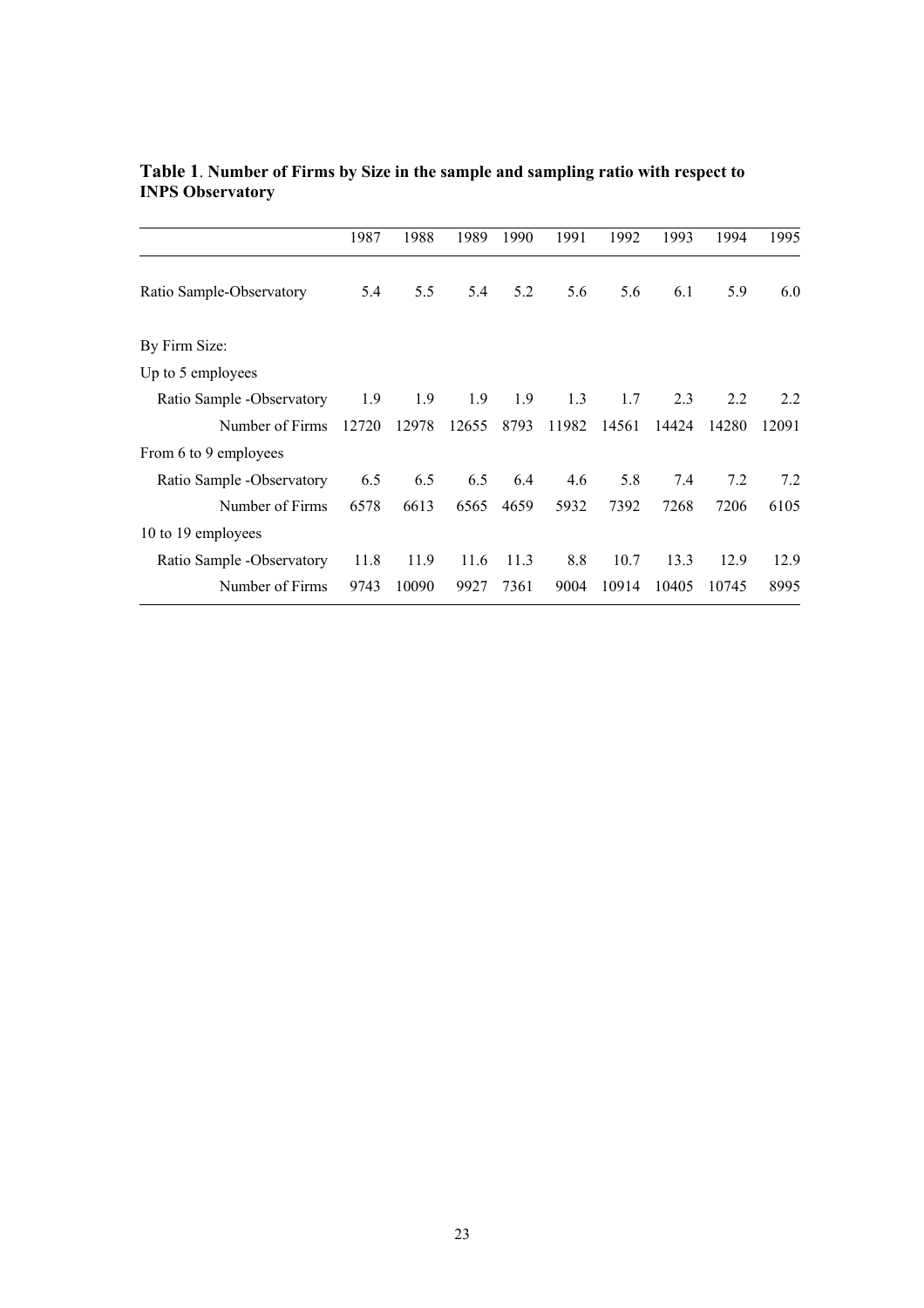| Table 2. Average Transition Probability by Firm Size |
|------------------------------------------------------|
| All Economy, Average 1987-1995                       |

|                          | $p(x,x-2)$    | $p(x,x-1)$     |               |               | $p(x,x) p(x,x+1) p(x,x+2)$ |
|--------------------------|---------------|----------------|---------------|---------------|----------------------------|
| Size                     | $\setminus 1$ | $\backslash 2$ | $\setminus 3$ | $\setminus 4$ | $\backslash 5$             |
| $\mathbf{1}$             |               |                | 72.2          | 17.3          | 5.1                        |
| $\overline{c}$           |               | 14.8           | 57.3          | 17.5          | 5.3                        |
| 3                        | 4.4           | 17.3           | 48.4          | 17.3          | 6.1                        |
| $\overline{\mathcal{L}}$ | 5.5           | 18.1           | 42.7          | 17.7          | 6.9                        |
| 5                        | 6.2           | 18.3           | 37.8          | 17.9          | 7.8                        |
| 6                        | 6.6           | 17.9           | 34.6          | 17.9          | 8.0                        |
| $\overline{7}$           | 7.5           | 17.0           | 31.2          | 18.0          | 8.6                        |
| 8                        | 7.8           | 16.9           | 29.0          | 17.4          | 9.2                        |
| 9                        | 8.3           | 17.0           | 27.9          | 16.5          | 9.3                        |
| 10                       | 8.2           | 16.7           | 26.5          | 16.6          | 8.8                        |
| 11                       | 8.0           | 16.5           | 24.3          | 16.8          | 9.7                        |
| 12                       | 8.5           | 16.3           | 23.2          | 16.3          | 9.7                        |
| 13                       | 8.7           | 15.9           | 22.8          | 15.7          | 10.3                       |
| 14                       | 9.3           | 15.3           | 22.1          | 16.9          | 9.0                        |
| 15                       | 9.3           | 15.7           | 21.9          | 14.1          | 9.0                        |
| 16                       | 9.3           | 15.3           | 19.1          | 14.4          | 9.6                        |
| 17                       | 9.3           | 14.8           | 18.4          | 14.5          | 9.4                        |
| 18                       | 9.5           | 14.0           | 18.2          | 13.8          | 9.2                        |
| 19                       | 9.1           | 14.0           | 17.8          | 12.9          | 9.3                        |
| 20                       | 8.3           | 13.1           | 18.7          | 12.8          | 9.4                        |
| 21                       | 9.6           | 13.6           | 17.0          | 12.2          | 8.8                        |
| 22                       | 9.4           | 12.6           | 16.0          | 13.1          | 8.8                        |
| 23                       | 8.3           | 12.8           | 16.0          | 12.0          | 8.6                        |
| 24                       | 8.2           | 13.6           | 15.0          | 11.6          | 9.0                        |
| 25                       | 8.4           | 12.2           | 15.0          | 12.0          | 8.7                        |
| 26                       | 9.0           | 11.6           | 14.3          | 11.5          | 8.2                        |
| 27                       | 9.6           | 11.6           | 13.7          | 11.3          | 8.9                        |
| 28                       | 9.2           | 11.7           | 13.0          | 12.1          | 34.2                       |
| 29                       | 7.9           | 12.7           | 12.8          | 45.7          |                            |
| 30 or more               | 0.7           | 0.9            | 95.4          |               |                            |

\1 Probability of Reducing Size by 2 Employees \2 Probability of Reducing Size by 1 Employee

\3 Probability of Inaction

\4 Probability of Increasing Size by 1 Employee

\5 Probability of Increasing Size by 2 Employees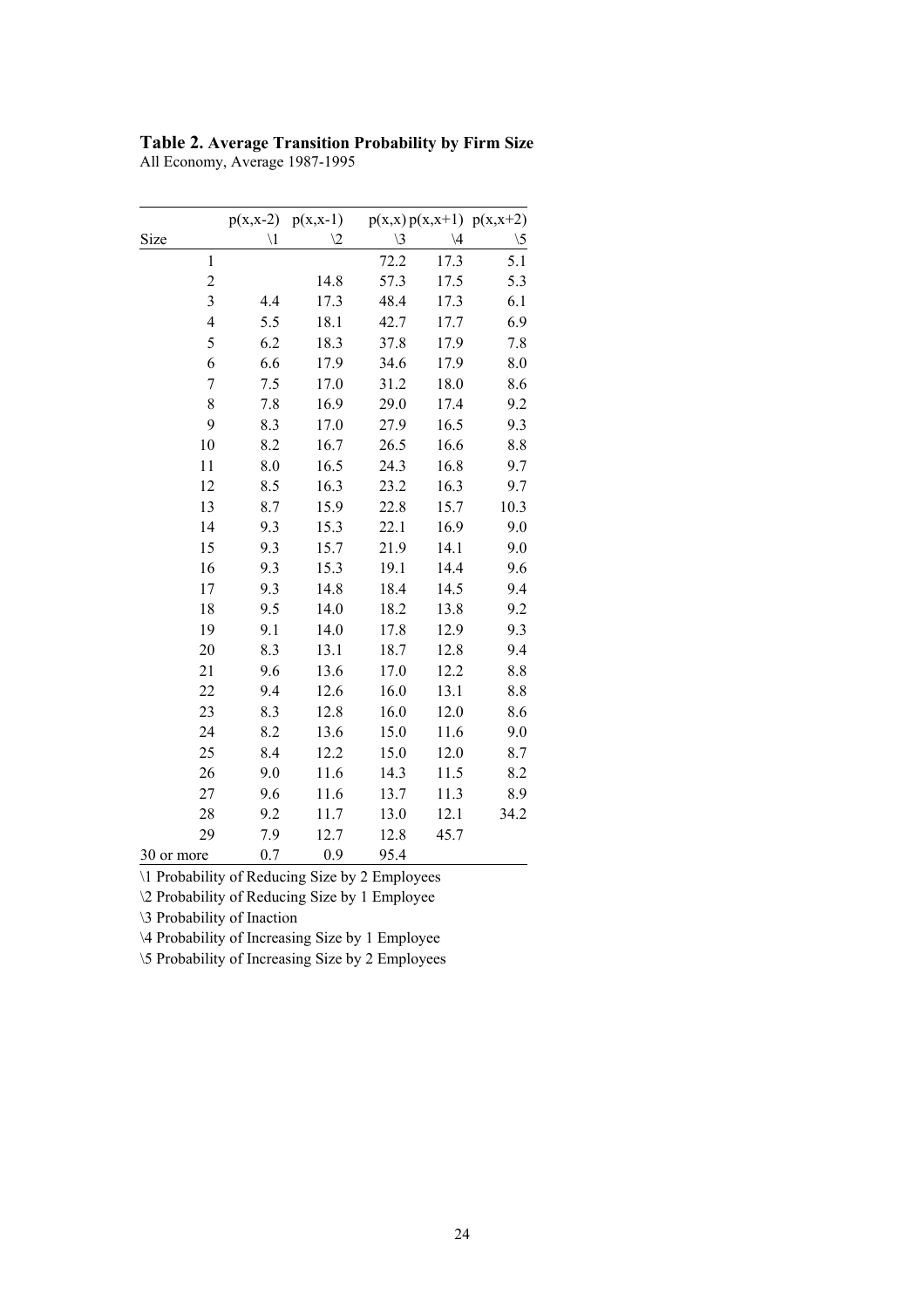|                      | Model: 1             | Model: 2        | Model: 3              | Model: 4              |
|----------------------|----------------------|-----------------|-----------------------|-----------------------|
| <b>RHS</b> Variables | Inverse of Size      | Inverse of Size | Inverse of Size; Size | Inverse of Size; Size |
| Dummies: window size |                      | 3               |                       | 3                     |
| Size Dummy           | Coefficient          | Coefficient     | Coefficient           | Coefficient           |
|                      | $-2.28**$<br>6       |                 | 0.4                   |                       |
|                      | 7<br>$-1.29$         |                 | $-0.44***$            |                       |
|                      | $\,$ $\,$<br>$-0.42$ |                 | $-0.38**$             |                       |
|                      | $0.93**$<br>9        | 0.77            | $0.49***$             | 0.29                  |
| 10                   | $1.24***$            | $-0.29$         | $0.53**$              | 0.08                  |
| 11                   | $0.52*$              | $0.88**$        | $-0.38*$              | $-0.11$               |
| 12                   | $0.58**$             | $0.86**$        | $-0.4*$               | $-0.23$               |
| 13                   | $1.22***$            | 1.18***         | 0.25                  | 0.14                  |
| 14                   | $1.40***$            | $1.71***$       | $0.47*$               | $0.83**$              |
| 15                   | $2.02***$            | $1.14*$         | $1.19***$             | 0.21                  |
| 16                   | $-0.31$              | 0.44            | $-1.14***$            | $-0.47$               |
| 17                   | $-0.51**$            | $-0.28$         | $-1.19***$            | $-1.09***$            |
| 18                   | 0.07                 | $-0.11$         | $-0.41**$             | $-0.69**$             |
| 19                   | 0.13                 | 0.62            | $-0.17$               | 0.28                  |
| 20                   | $1.42***$            | $-0.06$         | $1.31***$             | $0.32*$               |
| 21                   | 0.19                 |                 | $0.29*$               |                       |
| 22                   | $-0.57*$             |                 | $-0.24*$              |                       |
| 23                   | $-0.33$              |                 | $0.24*$               |                       |
| 24                   | $-1.09***$           |                 | $-0.28**$             |                       |
| Constant \1          | $10.3***$            | $10.3***$       | $16.6***$             | $16.6***$             |
| Inverse of Size      | 160.36***            | 160.36***       | 106.05***             | 106.05***             |
| Size                 |                      |                 | $-0.32***$            | $-0.32***$            |
|                      |                      |                 |                       |                       |
| Time Dummies         | Yes                  | Yes             | Yes                   | Yes                   |
| Num. Observations    | 198                  | 198             | 198                   | 198                   |
| $R^2$ without dummy  | 0.92                 | 0.92            | 0.94                  | 0.94                  |

### **Table 3. Persistence Probability, all economy, 1987-1995**

\*,\*\*, and \*\*\* refer to 90,95 and 99 percent significance

\1 below line: estimated coefficients when size dummies are excluded

| Size | Value | Std Dev. |                    | 95% Confidence Interval |                            | 95% Confidence Interval |
|------|-------|----------|--------------------|-------------------------|----------------------------|-------------------------|
|      |       |          | assuming normality |                         | bootstrapped               |                         |
|      |       |          |                    |                         | bias corrected percentiles |                         |
|      |       |          | Lower              | Higher                  | Lower                      | Higher                  |
| 12   | 23.91 | 1.21     | 21.53              | 26.29                   | 21.66                      | 26.48                   |
| 13   | 22.39 | 1.04     | 20.13              | 24.65                   | 20.43                      | 24.85                   |
| 14   | 21.9  | 1.12     | 19.54              | 24.26                   | 19.66                      | 24.26                   |
| 15   | 23.44 | 1.29     | 20.92              | 25.96                   | 20.99                      | 25.81                   |
| 16   | 18.41 | 1.28     | 15.89              | 20.93                   | 16.02                      | 21.24                   |
| 17   | 21.79 | 1.39     | 19.06              | 24.53                   | 19.32                      | 24.6                    |
| 18   | 17.83 | 1.36     | 15.16              | 20.49                   | 15.31                      | 20.44                   |

|  |  |  | Table 4. Bootstrapped Standard Deviation for Persistence Probability, year 1994-1995 |
|--|--|--|--------------------------------------------------------------------------------------|
|  |  |  |                                                                                      |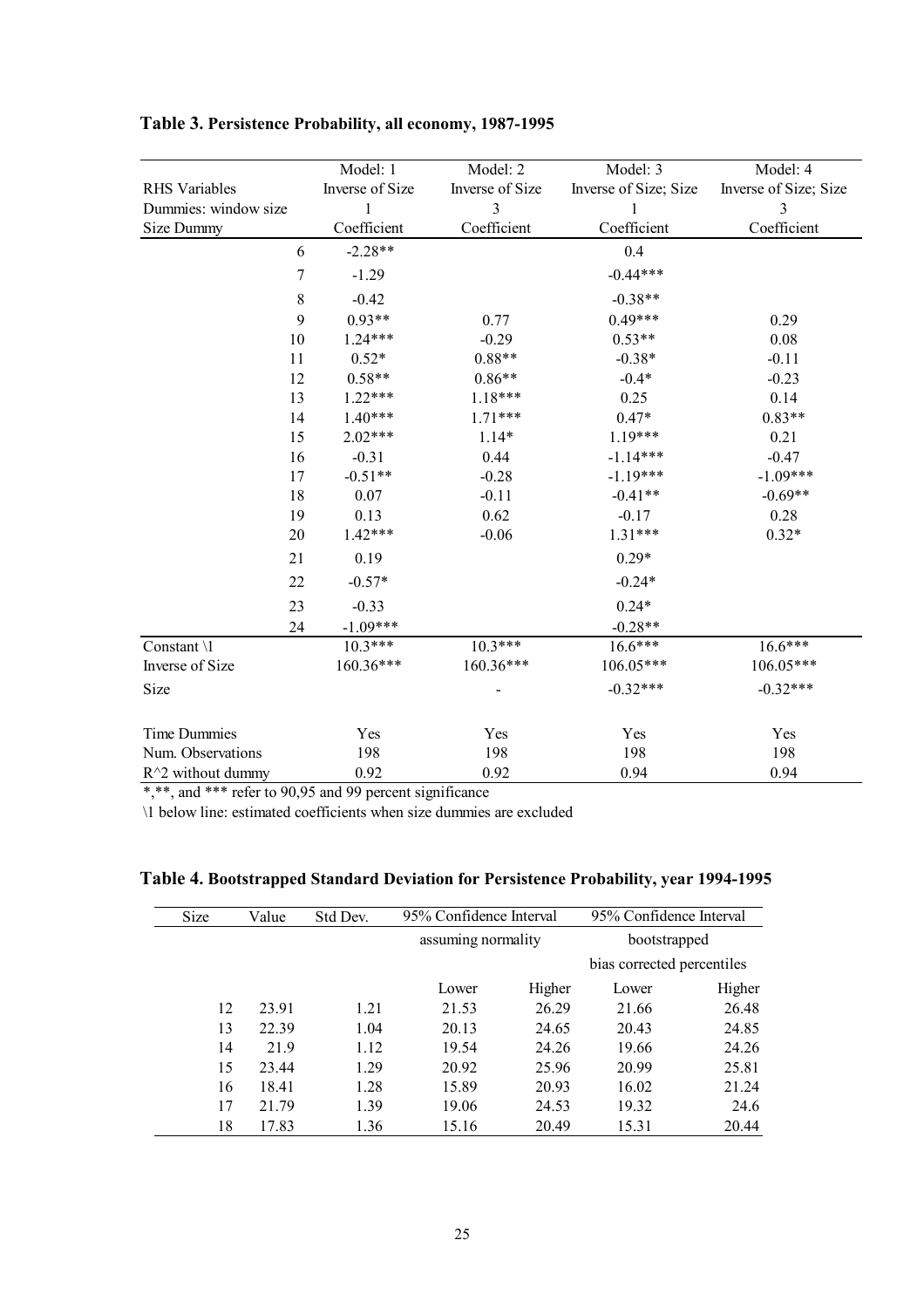| Sector                 | All Economy | Manufacturing | Service          |
|------------------------|-------------|---------------|------------------|
| <b>RHS</b> Variables   | Size        | Size          | Size             |
| Dummies: window size   | 1           | 1             | 1                |
| Size Dummy             | Coefficient | Coefficient   | Coefficient      |
| 6                      | $-0.2$      | 0.26          | 0.33             |
| 7                      | $0.86***$   | 0.24          | 1.48***          |
| 8                      | $0.52*$     | $0.52*$       | 0.18             |
| 9                      | $-0.74***$  | $-0.1$        | $-1.29***$       |
| 10                     | $-0.22$     | 0.05          | $0.22*$          |
| 11                     | 0.26        | $0.6**$       | $-1.14***$       |
| 12                     | 0.07        | $-0.03$       | $0.93***$        |
| 13                     | $-0.04$     | $-0.05$       | $\boldsymbol{0}$ |
| 14                     | 1.83***     | 2.18***       | $0.71***$        |
| 15                     | $-1.58***$  | $-2.10***$    | $-1.58***$       |
| 16                     | $-0.69***$  | $-0.77***$    | $-1.77***$       |
| 17                     | 0.02        | $-0.41*$      | $0.63**$         |
| 18                     | 0.129       | $-0.86***$    | 1.59***          |
| 19                     | $-0.615***$ | $-0.12$       | $-1.23***$       |
| 20                     | 0.04        | 0.1           | 0.07             |
| 21                     | $-0.85***$  | $-1.92***$    | $-1.5***$        |
| 22                     | $1.22***$   | $0.6*$        | 2.92***          |
| 23                     | $-0.18$     | 0.01          | $-0.02$          |
| 24                     | $-1.71***$  | $-1.59***$    | $-1*$            |
| Constant $\setminus$ 1 | $10.35***$  | 12.20***      | $8.36***$        |
| Size                   | 160.36***   | 145.51***     | 201.167***       |
|                        |             |               |                  |
| <b>Time Dummies</b>    | Yes         | Yes           | Yes              |
| Num. Observations      | 198         | 198           | 198              |
| $R^2$ without dummy    | 0.92        | 0.87          | 0.85             |

## **Table 5**. **Net Probability of Increasing One Position, 1987-1995**

\*,\*\* and \*\*\* refer to 90,95 and 99 percent significance

\1 below line: estimated coefficients when size dummies are excluded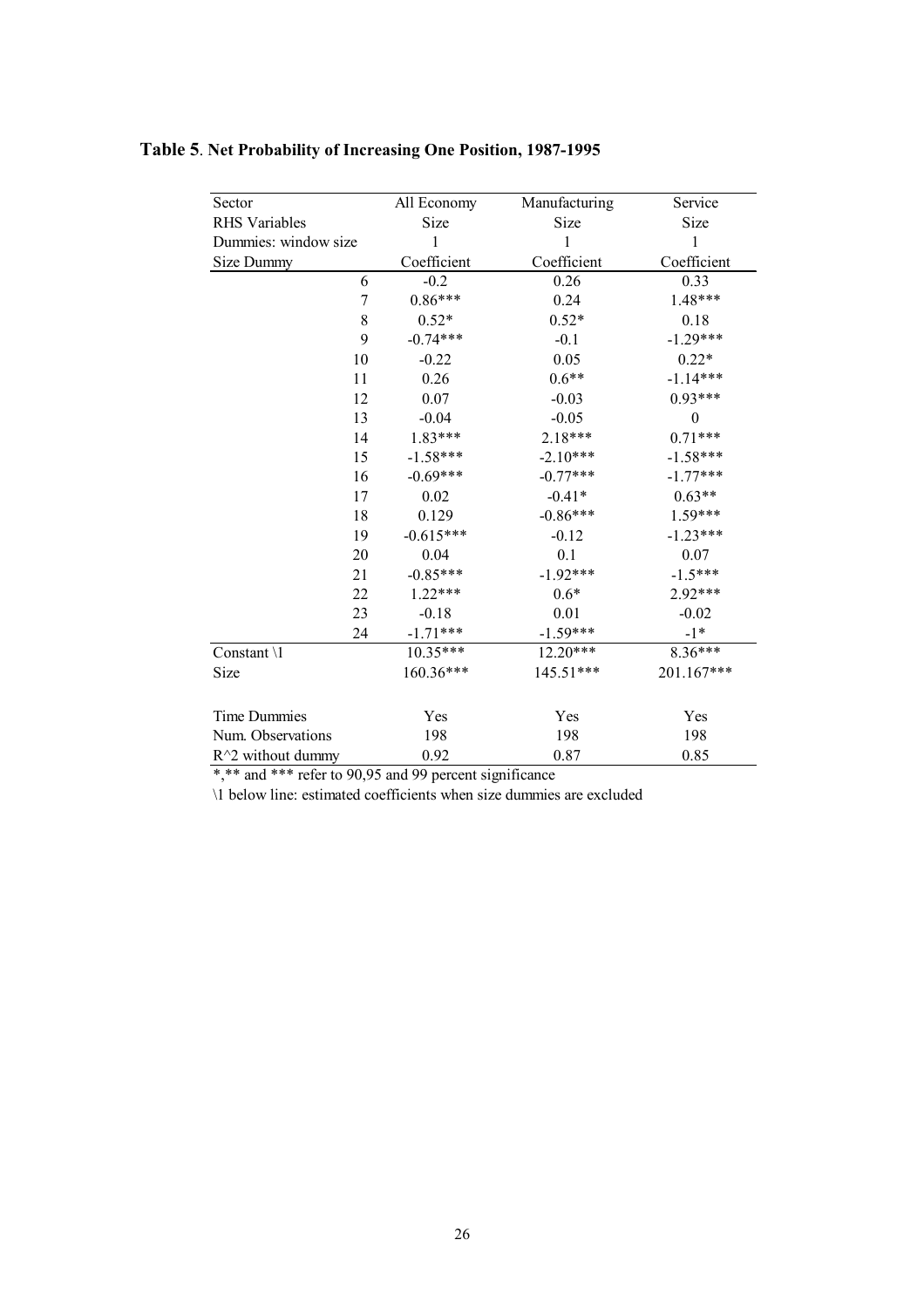#### **Table 6. Persistence Before and After 1990**

|                           | Services |       | Manufacturing |       |
|---------------------------|----------|-------|---------------|-------|
|                           | Small    | Large | Small         | Large |
| before 1990               | 32.54    | 16.59 | 28.52         | 16.86 |
| Difference before 1990    | 15.95    |       | 11.66         |       |
| after 1991                | 35.23    | 16.36 | 31.24         | 17.92 |
| Difference After 1990     | 18.87    |       | 13.32         |       |
| Difference in Difference: | 2.92     |       | 1.66          |       |

Small refers to size 6-10

Large refers to size 20-25

#### **Table 7**. **Persistence Before and After 1990. Regression**

Dependent Variable: Persistence Probability

in small firms (6-10 employees) and large firms (20-25 employees) in sector i

| Model                             | (1)         | (II)        | (III)          | (IV)          |
|-----------------------------------|-------------|-------------|----------------|---------------|
| Sector                            | All Economy | All Economy | Service        | Manufacturing |
| small firms $\setminus$ 1         | $16.1***$   |             |                |               |
| small firms after 1991 $\sqrt{2}$ | $2.76**$    |             |                |               |
| small firm service                |             | $18.77**$   | $18.36**$      |               |
| small firm service after 1991     |             | $2.72*$     | $3.45**$       |               |
| small firm manufact               |             | 13.34**     |                | $13.75***$    |
| small firm manufact, after 1991   |             | $2.80*$     |                | 2.07          |
| time dummies                      | Yes         | Yes         | Yes            | Yes           |
| sector dummies                    | Yes         | Yes         | N <sub>0</sub> | No            |
| $R^{\wedge}2$                     | 0.75        | 0.77        | 0.79           | 0.74          |
| Observations                      | 288         | 288         | 144            | 144           |

\1 Dummy Variable for small firms employing 6-10 employees

\2 Dummy Variable for small firms (6-10) after 1990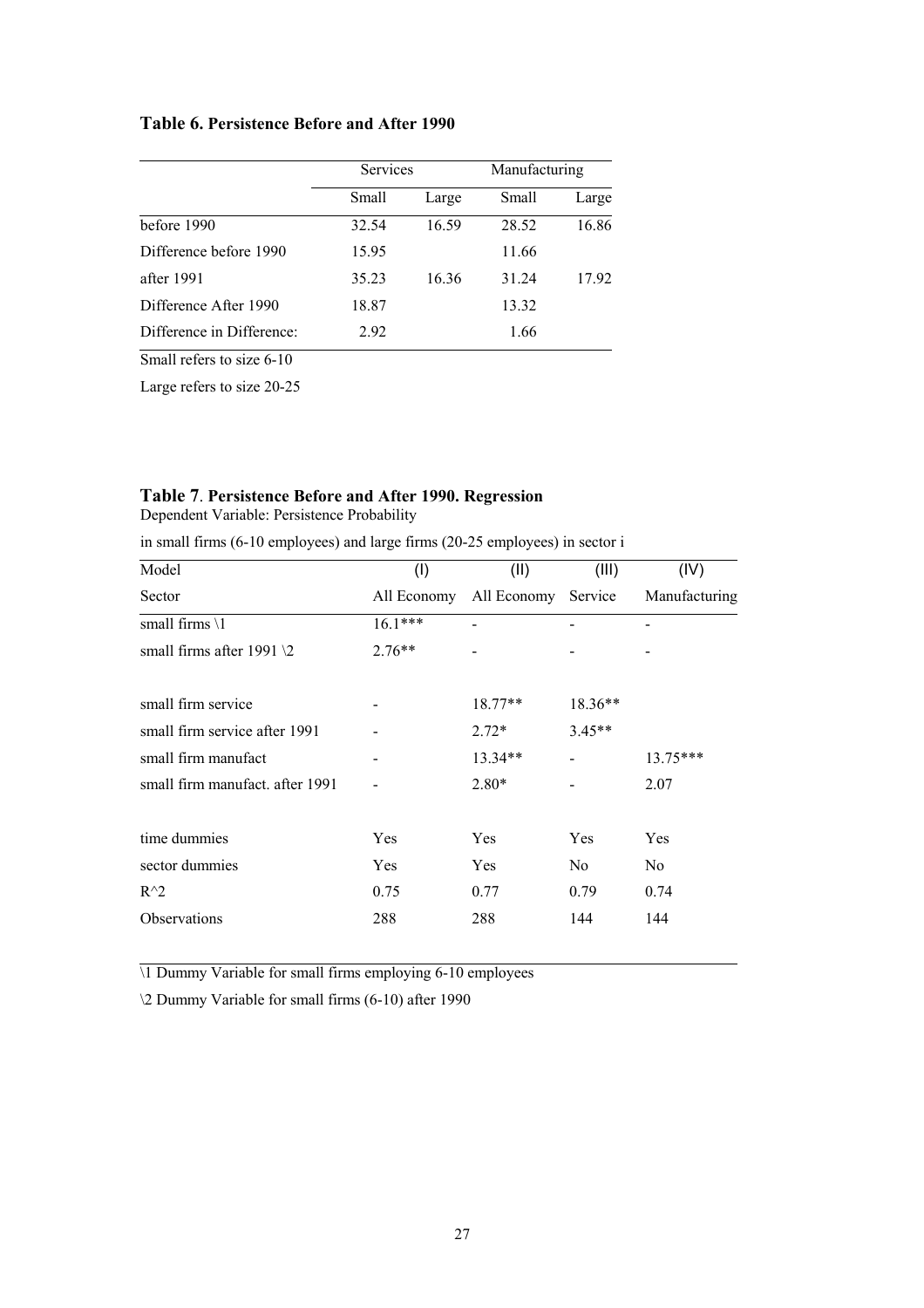

**Figure 1. Employment Level in Efficient, Rigid and Stay Small Regime of a type firm** 



**Figure 2**. **Relative Number of Firms by Size in our sample and in Istat Data**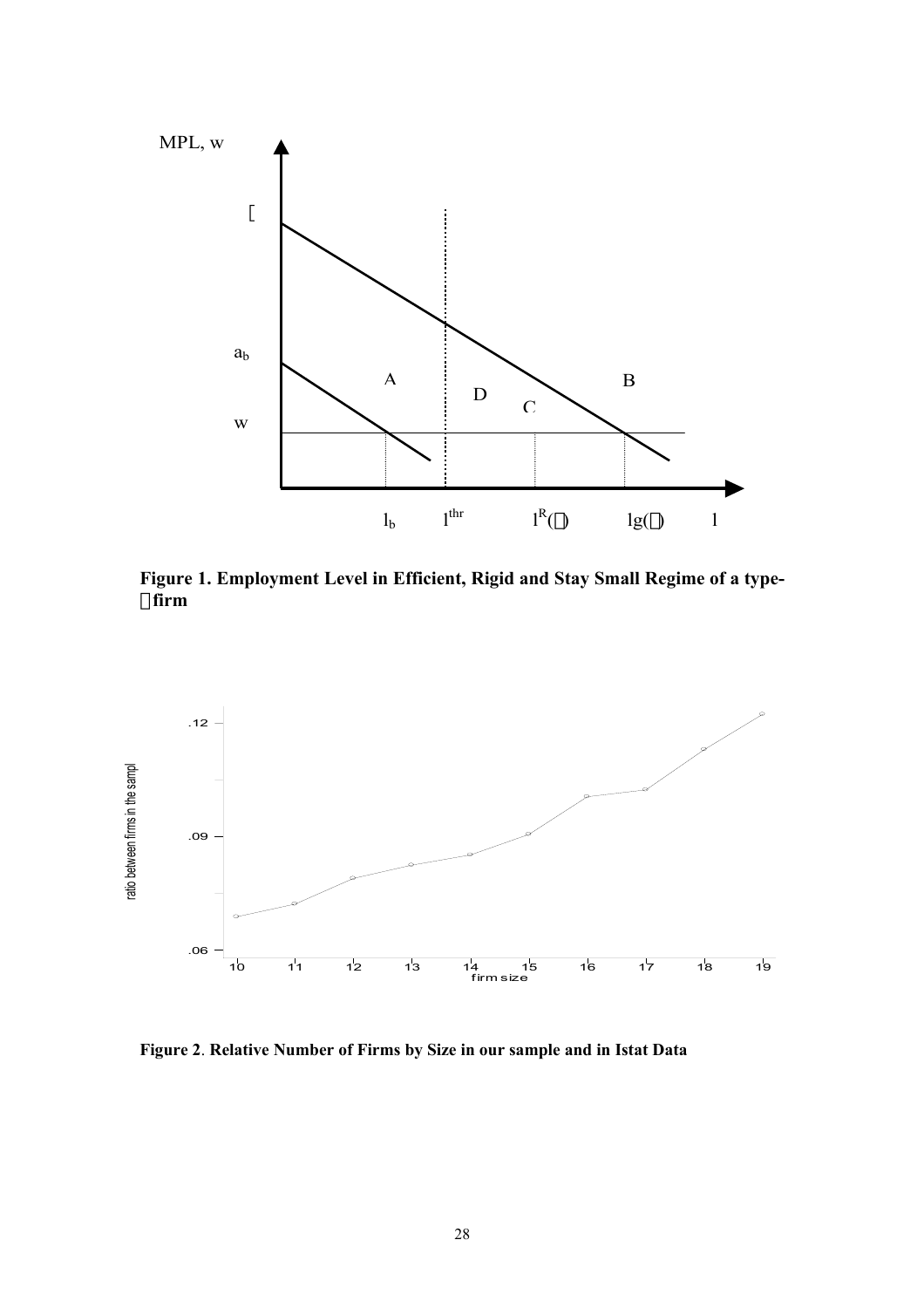

**Figure 3. Implied Ergodic Firm Size Distribution (Relative to No. of Firms in Size 5)**



**Figure 4**. **Inaction Probability by Firm Size in Different Years: 1987-1995**  Line connecting median values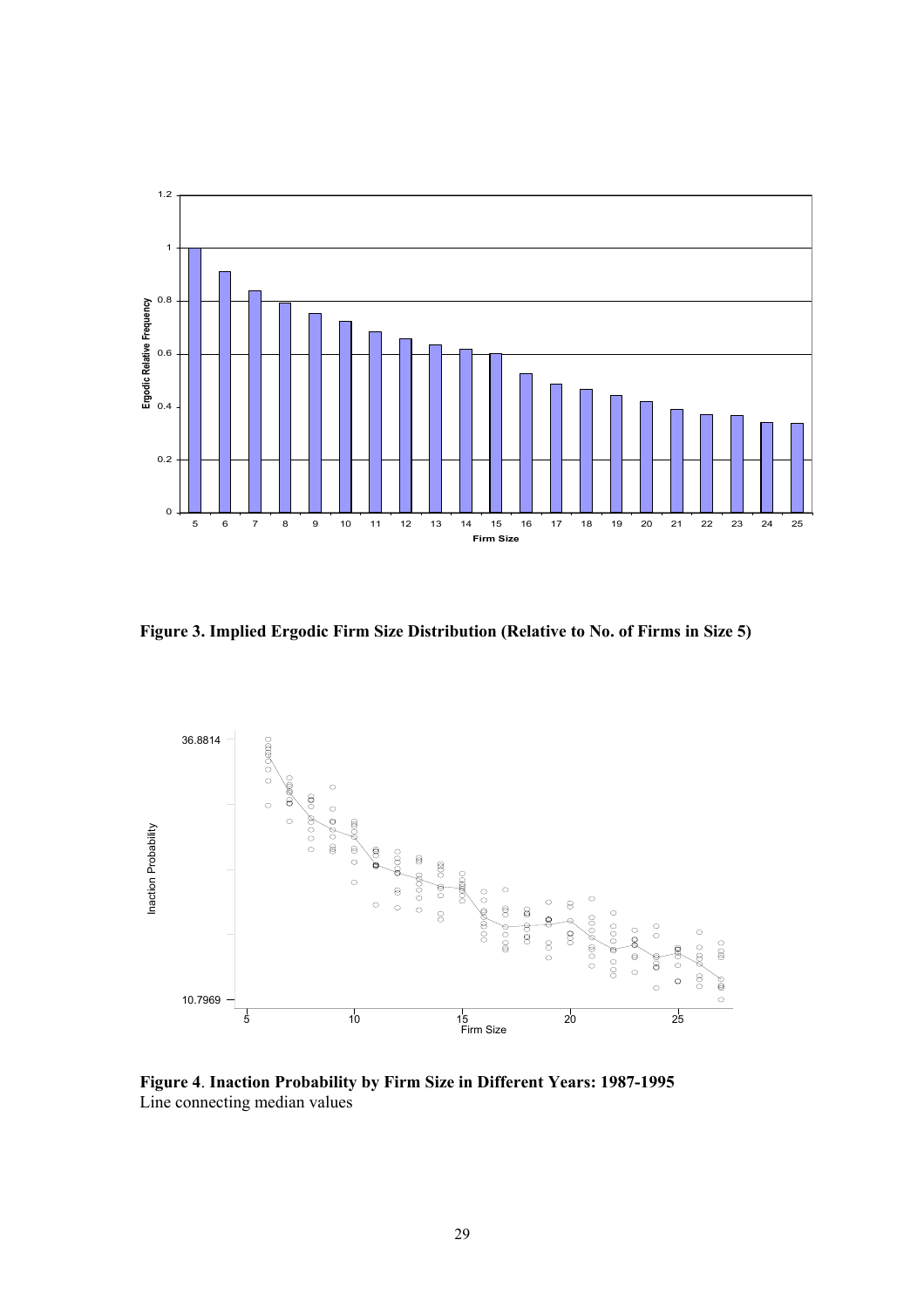

**Figure 5. Effective and Estimated Inaction Probability: 1987-1995** 



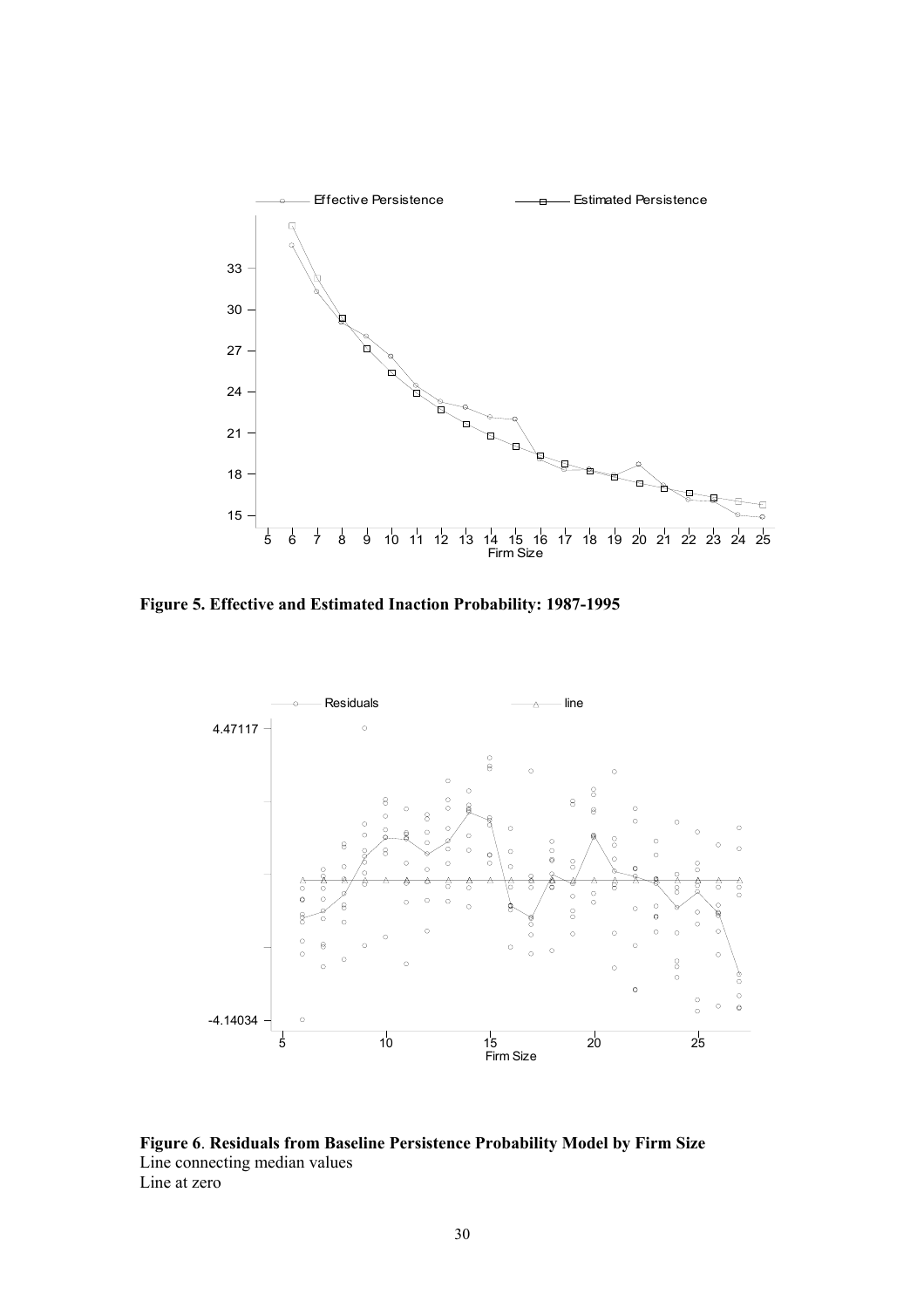

**Figure 7**. **Residuals of Persistence Probability with Size and Inverse of Size** Line connecting median values Line at zero



#### **Figure 8. Labour code definition of employment, Turin, 1992**

Left axis: Absolute difference total employment-labour code employment if difference is positive. Right axis: share of firms where total employment equals labour code definition of employment. Firm size is total employment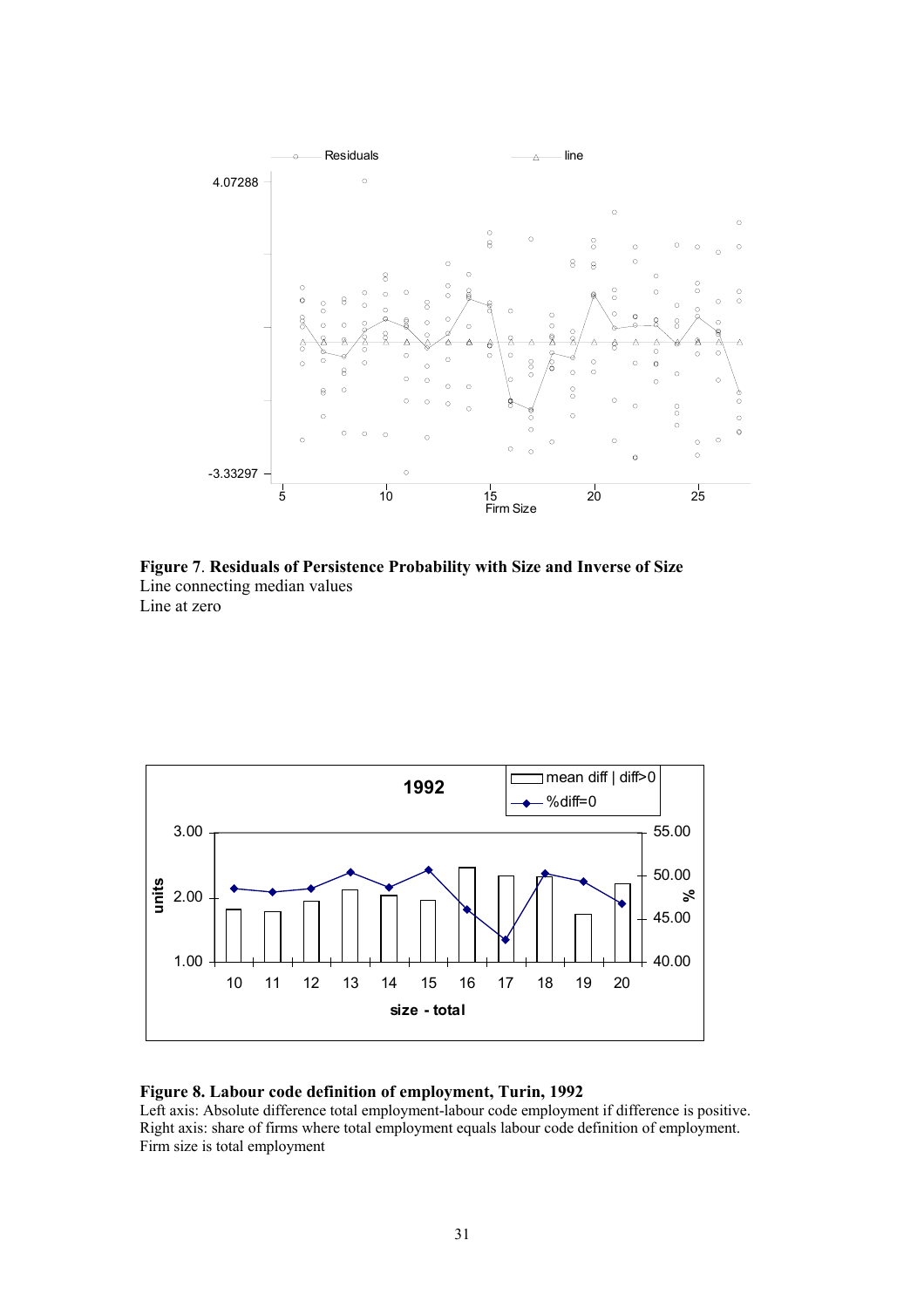

**Figure 9**. **Persistence by firm Size in Total Employment and Labour Code Based Employment, Turin, 1990-1992** 



**Figure 10**. **Net Probability of Increasing employment by One Position by Size: 1987-1995**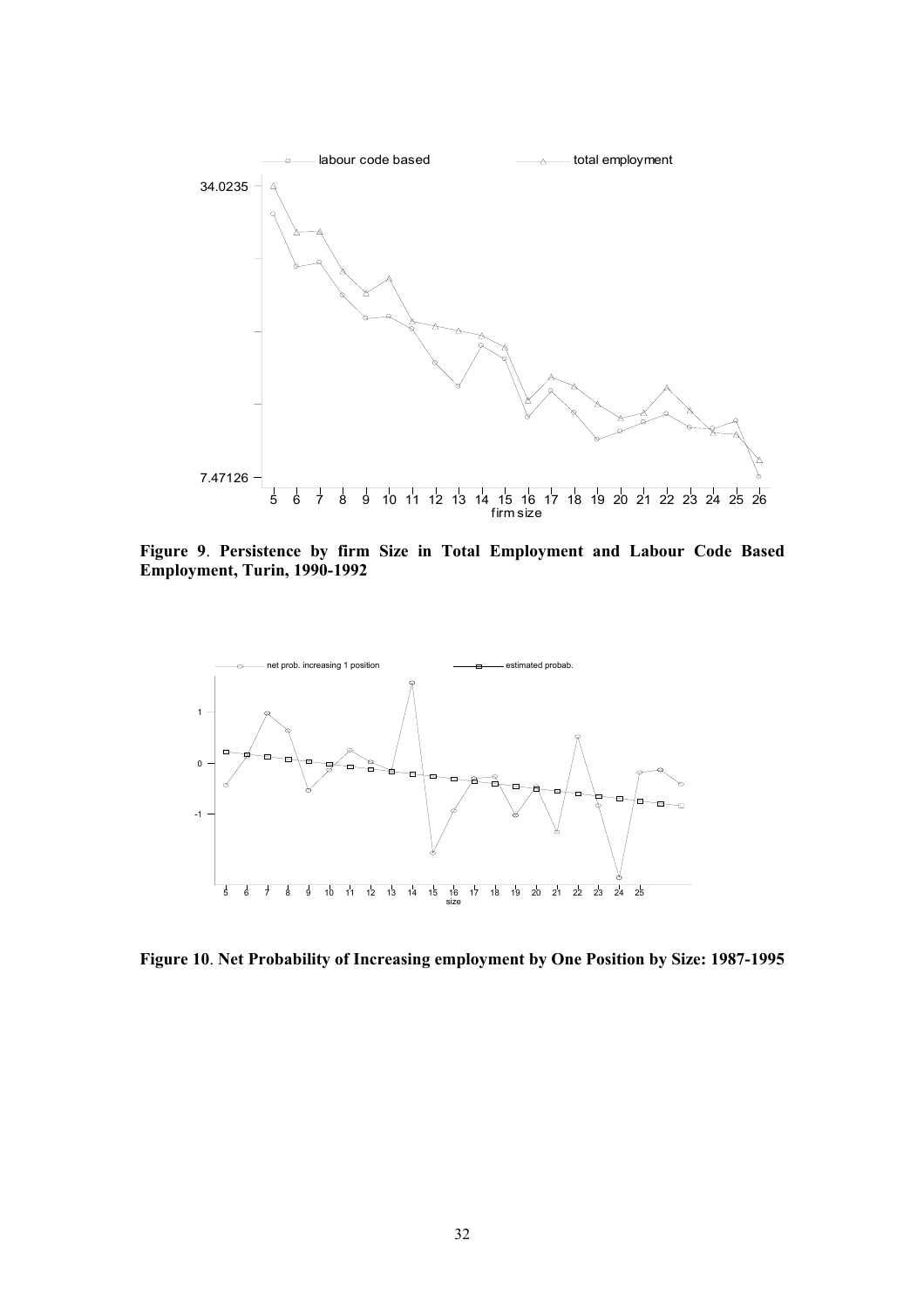

**Figure 11**. **Net Probability of Increasing employment by Two Positions by Size: 1987-**